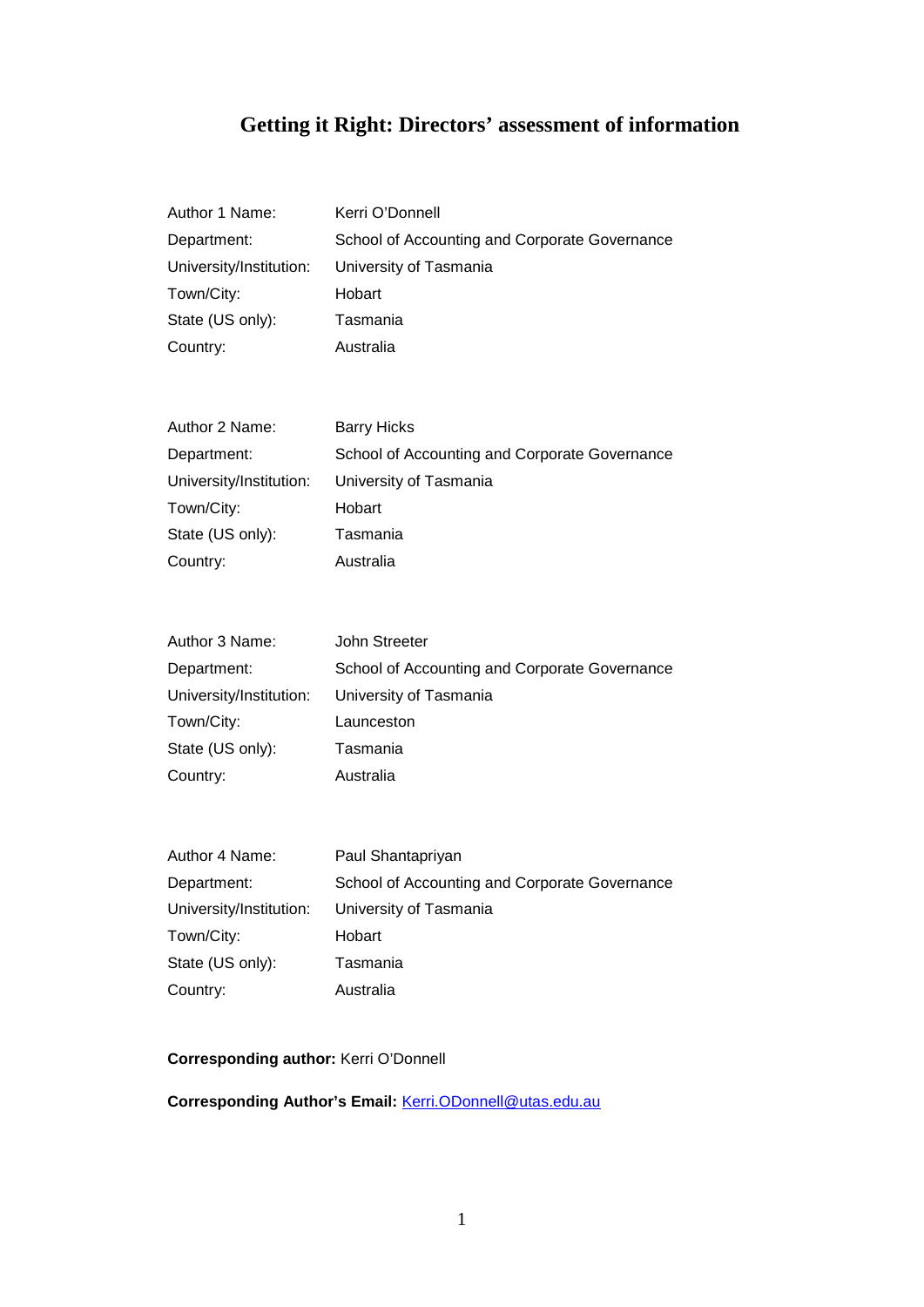# **Abstract**

**Purpose:** The purpose of this research is to examine a role for Information and Process scepticism in non-delegable director duties. We draw upon auditing literature to guide an understanding of scepticism.

**Design:** This is a conceptual paper, drawing upon archival material, including statute law, case law, regulatory guidance material and media releases in Australasia.

**Research Implications:** We present arguments that challenge us to understand the process of information, judgment and actions of directors as a neuroeconomic phenomenon.

**Practical Implications.** Directors do have a different role to that of auditors, but in our view the desirability of embracing scepticism does not defeat their responsibility on behalf of shareholders. By applying information and process scepticism, directors of companies might reduce the likelihood and magnitude of litigation costs and out of court settlements.

**Novelty:** To date, whether or not a director has exercised an appropriate level of reasonable care and skill and/or due diligence has been a matter for courts to decide. Such retrospective analysis leaves directors vulnerable to the uncertainty of whether their individual interpretation of diligence matches up to that of the presiding judge. We provide directors with a scepticism framework to apply to information and processes provided by people on whom the directors may rely.

# *Keywords:*

Scepticism, corporate accountability, directors' duties, non-delegable duties, decision

# *Classification*:

Conceptual paper.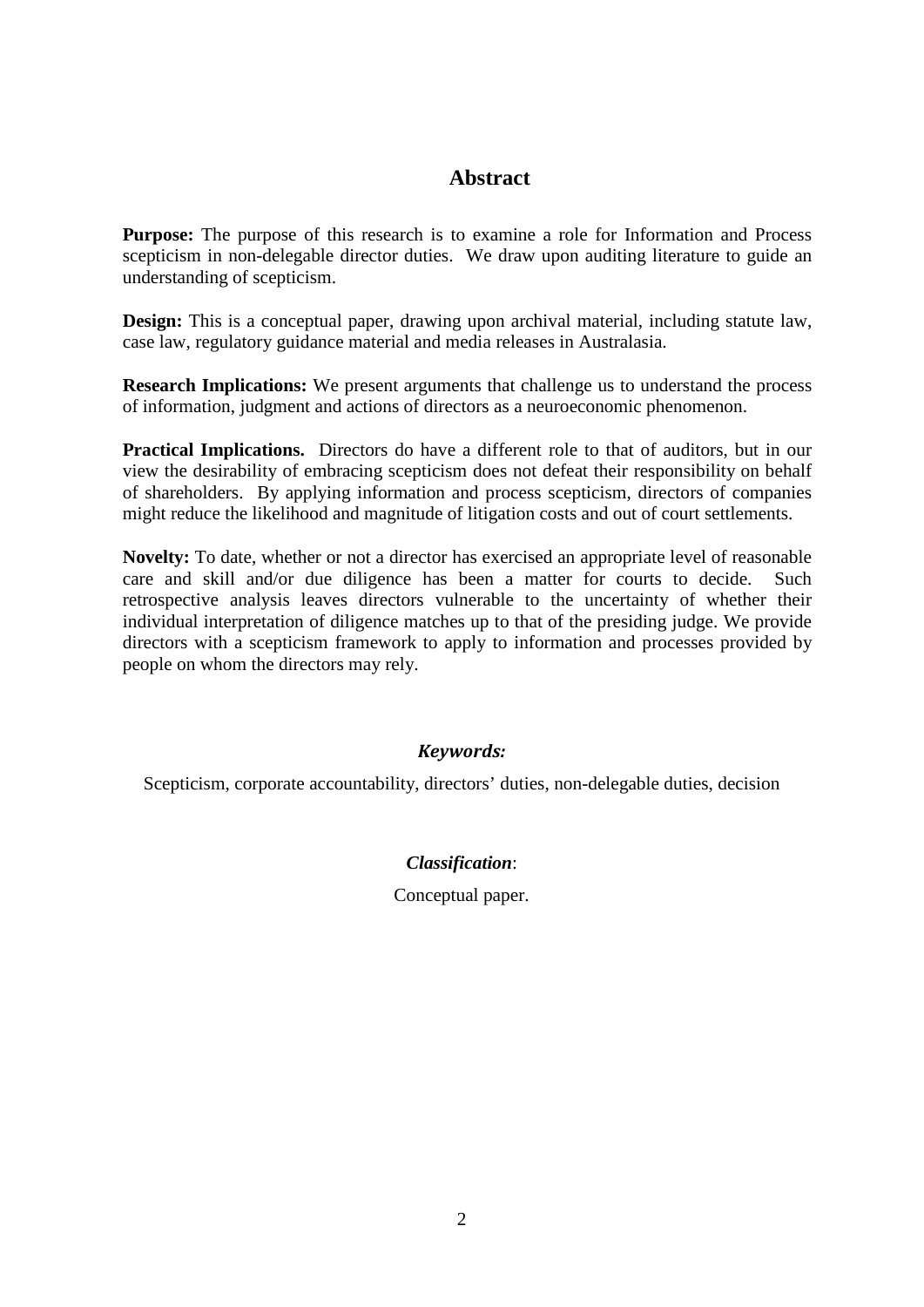#### **Introduction**

Since the 1980s, courts have gradually imposed on company directors increasingly higher standards of care, skill and diligence in relation to their decision making and the performance of their duties. This has been a serious concern particularly for independent non-executive directors (NEDs) sitting on the boards of large public and listed companies. Director lobby groups such as the Australian Institute of Company Directors (AICD) and others have criticised the trend, complaining that the higher standards and expectations for NEDs in particular, are unrealistic and unreasonable in view of the fact they are not involved in day to day management of the business of their companies. They must of necessity rely upon senior executives, managers and others to provide them with the necessary information, advice and assurances to enable them to make decisions and judgments and to govern their company in accordance with good corporate governance practice. Interestingly, even a former Chairman of the Australian Securities and Investments Commission (ASIC), Tony D'Aloisio, has shared these concerns "wondering whether the law of negligence can really apply to NEDs that have to take risks" (ASIC 2011a, p.26; *Corporations Act* 2001(the *Act*), s.180). However, D'Aloisio further states (ASIC 2011a) that ASIC must enforce the law, and it is a policy matter for the government to decide whether to change the law in relation to s.180 to address director concerns about the scope of their duties of care, skill and diligence, the business judgment rule and reliance.

Recently, the liability of directors for their decisions and judgments has seemingly taken a turn for the worse as a result of two successful court actions taken by ASIC. In the Centro Cases, *Australian Securities and Investments Commission v Healey* [2011] and *Australian Securities and Investments Commission v Healey* (No 2) [2011], (hereinafter referred to as *Centro, Centro No 1* & *Centro No 2*) and the *James Hardie* litigation (*Australian Securities and Investments Commission (ASIC)v Macdonald [No 11]* [2009] (Macdonald (No 11), *ASIC v Macdonald [No 12]*[2009], *Morley & Ors v ASIC* [2010], *James Hardie Industries NV v ASIC* [2010] and *ASIC v Hellicar* [2012] (hereinafter referred to as *James Hardie*), courts at various levels from first instance decisions to a High Court decision have seemingly attacked the right of directors, and in particular NEDs, to reasonably rely on information, advice and assurances provided by senior managers and others. This is 'reasonable reliance'. For NEDs, their legal advisers and for the AICD, this right of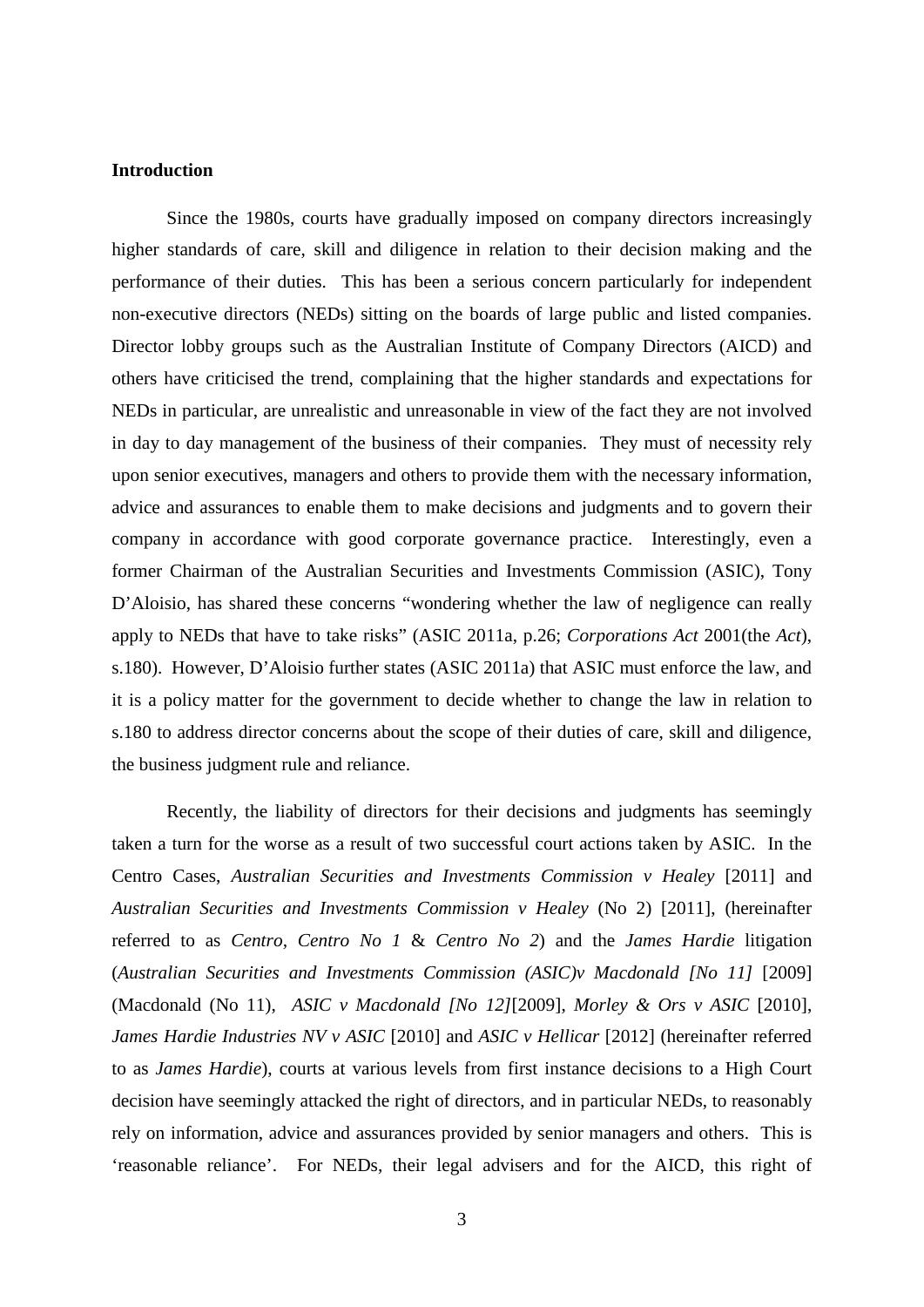reasonable reliance might have been regarded as sacrosanct. However, encouraged by the *Centro* victory, the Deputy Chairman of ASIC, Belinda Gibson, announced after the decisions (AICD, 2011):

*"Directors must consider relevant information provided to them. They must ensure they have access to board papers and use the information gained from considering all matters put to the board. The Centro decision highlights that directors must review matters against their knowledge of the company, including their knowledge obtained from different or earlier board papers.*

*Directors must be sceptical. ASIC expects board members to ask management questions and to challenge recommendations put to them. They must apply their minds to critically review the information given to them against their knowledge of the company. If the information is not consistent with that knowledge, they must probe management until they are satisfied. It is vital that directors do not uncritically adopt work of management and advisers on issues of fundamental importance to the company".*

In *Centro* the board approved annual financial statements that were seriously misstated and thereby misled shareholders and the securities markets. In *James Hardie* the board approved a draft stock exchange announcement in relation to a matter that was also of fundamental importance to the company that was found to be misleading and deceptive. Shareholders, the securities markets and other stakeholders were misled. In *Centro* the board and its NEDs relied upon information, advice and assurances provided by senior management and the external auditor before approving the financial statements. In *James Hardie,* the board relied upon information, advice and assurances provided by senior management and experts. In both cases, the courts found this reliance to be seriously wanting and held that the directors had breached their duties of care, skill and diligence under s.180 of the *Act*. In both cases the courts acknowledged the duties that boards and their NEDs owed not only to shareholders, but also to the wider group of corporate stakeholders. The courts were particularly concerned at the failure to keep the securities markets properly informed and the serious impact this had. The judgments in both cases were in part motivated by this concern with the consequence that ASIC could be truly pleased with the outcome of the litigation. For many years, it had been seeking to bring gatekeepers including directors and auditors to account as part of its regulatory enforcement programs.

Where do directors, and NEDs in particular, stand today in relation to reasonable reliance? How far must they drill down in order to be sure that the information they receive is complete, accurate and reliable or to ensure that the advice and assurances they receive can be reasonably relied upon? It appears that they have some serious problems to confront, and no doubt legal advisers have been called upon to assist them in developing appropriate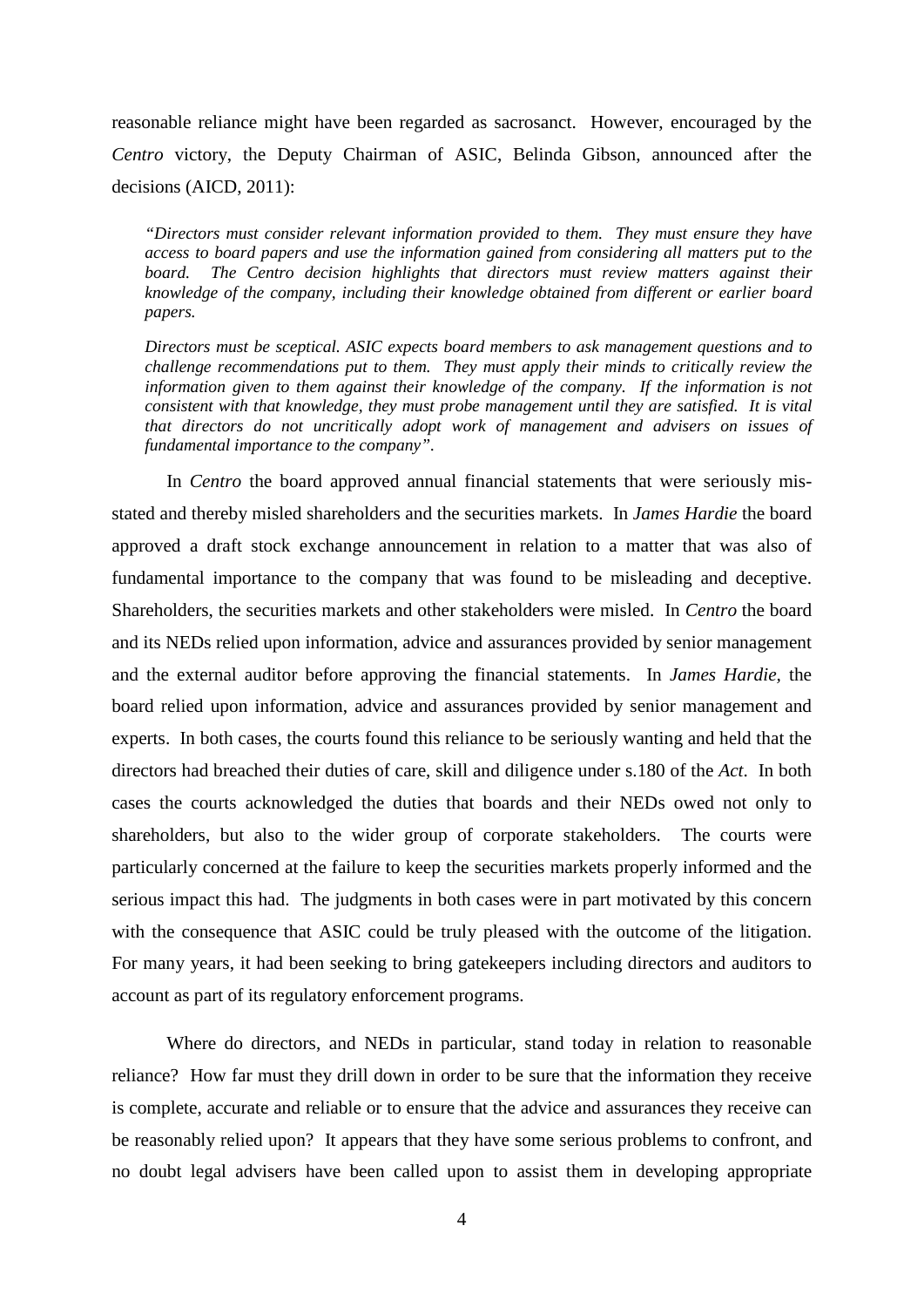strategies to deal with these problems. But, are there other strategies? We submit that there are. They are to be found in the approach employed by external auditors in the performance of their professional duties when they audit company financial reports. In particular, auditors have long been required to exercise 'professional scepticism' in the performance of company audits. This began as a professional requirement and was subsequently recognised by the courts in decided cases. In 2004 the *Act* was amended to require auditors to comply with auditing standards issued by the Auditing and Assurance Standards Board (AUASB). Auditing Standard ASA 200 requires auditors to exercise professional scepticism, and details what is expected of them (AUASB, 2009a).

If ASIC is now asserting that it expects directors to be 'sceptical' in the performance of their duties in connection with matters of fundamental importance, such as approval of financial statements and release of important ASX announcements, there may be something that can be learned from examination of the manner in which auditors exercise professional scepticism and the academic literature in relation to this requirement. Admittedly, directors and NEDs are not professional auditors. Also, NEDs are not professionals and nor are they required to be, although they may possess professional qualifications and experience when they come to office. However, there may be something that NEDs can learn from auditors that could help them live up to ASIC's expectations in relation to scepticism when it comes to making decisions and judgments, particularly those which are of fundamental importance to their company and its shareholders, the securities markets and other stakeholders.

Prior academic research on auditing has examined auditor scepticism and has considered it from the perspectives of traits and behaviours (Grenier, 2010), both of which have potential relevance for NEDs. Research has drawn upon literature in other areas such as philosophy, psychology and consumer behaviour, and therefore has potentially a wider application that could extend to the performance by NEDs of their duties. If NEDs come to the board with inherent traits that predispose them to adopting a sceptical approach to reasonable reliance, and they are mindful of their important role, responsibilities and duties, they could take action to ensure that they act at all times in an appropriately sceptical manner in relation to making decisions and judgments. On the other hand, if they do not possess these traits upon appointment, they could seek to develop and then apply sceptical behaviours as part of a sceptical approach. The academic research on traits and behaviours of external auditors, drawing as it does on the other areas, provides some useful guidance for directors as to how they can meet ASIC's expectation of them to be sceptical in relation to reasonable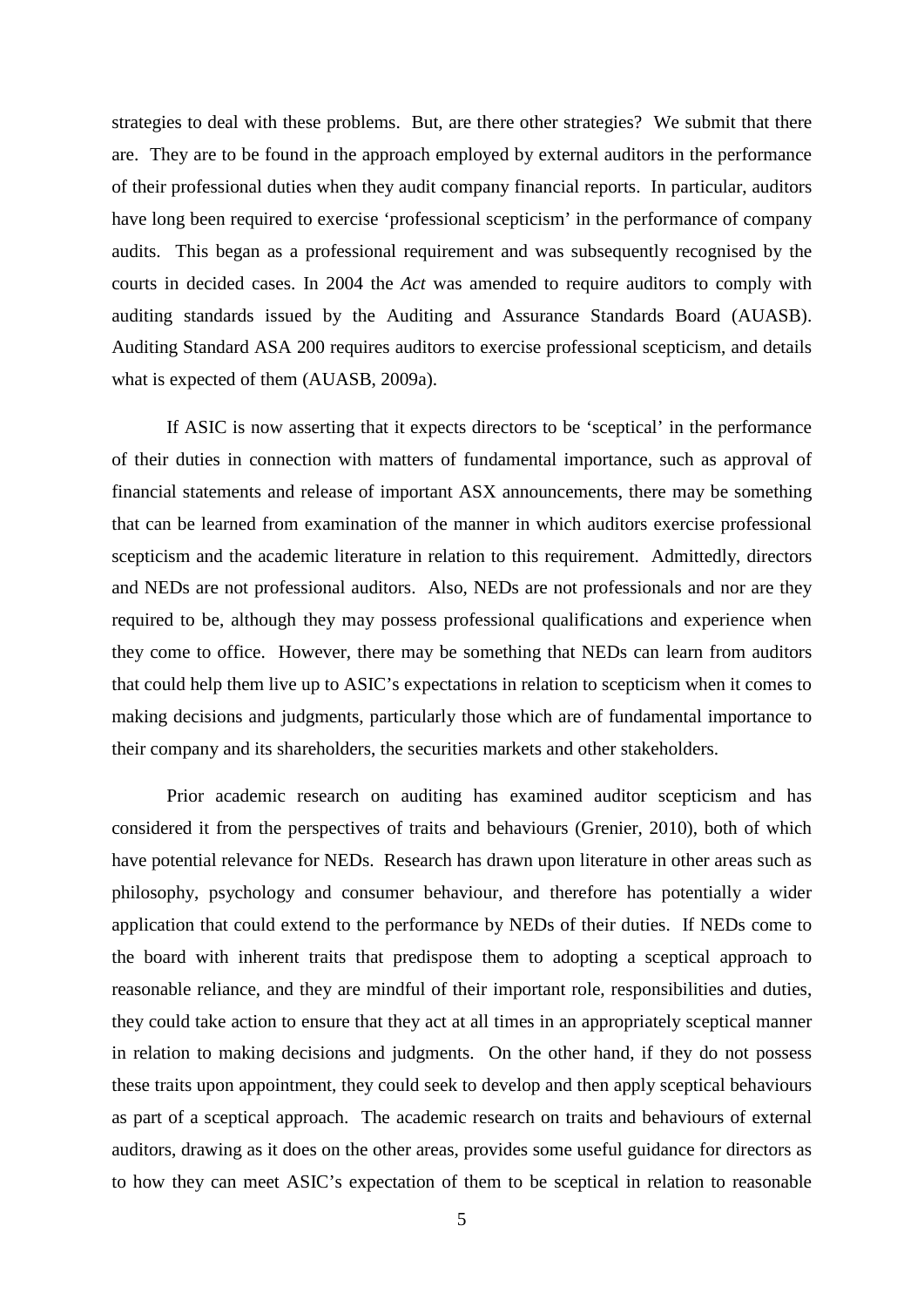reliance in making their decisions and judgments, particularly in relation to matters that are of fundamental importance to their company.

### **Corporate governance, directors' legal duties and reasonable reliance**

Corporate governance guidelines such as the *Corporate Governance Principles and Recommendations with 2010 Amendments*, issued by the ASX Corporate Governance Council (ASX 2010), deal with the division of responsibility for corporate decision making between boards of directors and senior executives of listed and large unlisted companies. Areas of board responsibility often include (ASX 2010, pp.13-14):

*… overseeing the company, including its control and accountability systems; providing input into and final approval of management's development of corporate strategy and performance objectives; reviewing, ratifying and monitoring systems of risk management and internal control, codes of conduct and legal compliance; monitoring senior executives performance and implementation of strategy; approving and monitoring the progress of major capital expenditure, capital management, and acquisitions and divestitures; and, approving and monitoring financial and other reporting.* 

Effective risk management is recognised as being one of the most important components of corporate governance today. The *Principles and Recommendations* acknowledge that: "it may be appropriate in the company's circumstances for the board to make additional inquiries and to request assurances regarding the management of material business risks" (ASX 2010, p.34). Acting upon such a recommendation will arguably require boards and their NEDs to focus on the process by which they make decisions and judgments with regard to these matters and in particular, the manner in which the process can be planned, structured, managed and conducted in the most effective and efficient manner so as to lead to the best outcomes for the company in terms of effective risk management. The legal duty of care, skill and diligence (the *Act*, s.180) would also require boards to act in this manner.

As far as the law of directors' duties is concerned, we will see shortly that it places a legal onus on boards to request and obtain from senior executives and others all necessary information, advice and assurances that they may reasonably require so that they can make fully informed decisions and judgments in the areas of governance responsibility such as those listed by the ASX. This is particularly the case for the NEDs because they are not part of day-to-day management of the company and must therefore rely heavily upon executive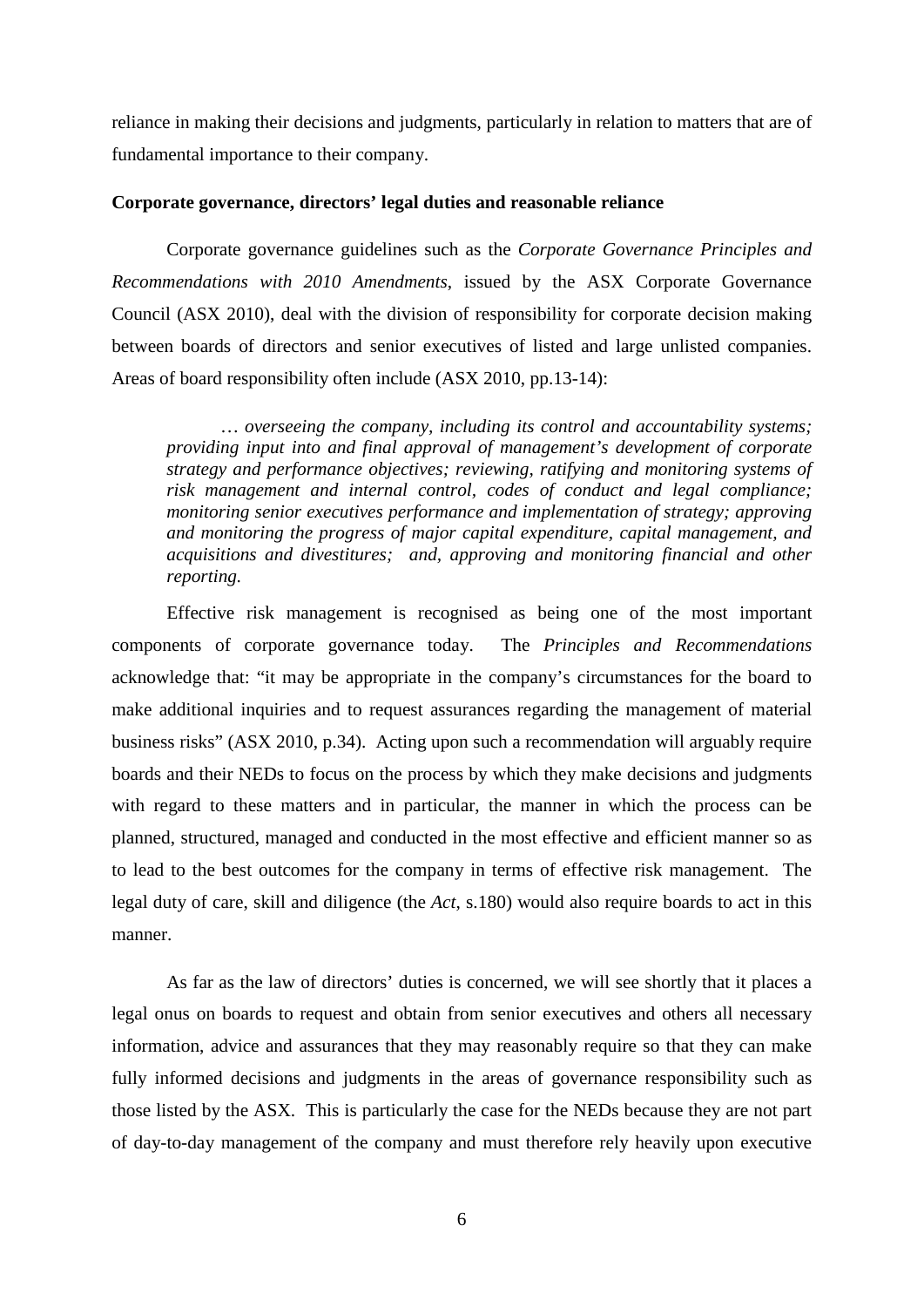directors and senior management in order to discharge their responsibilities and legal duties in connection with decision making.

However, directors, and especially NEDs, have always faced potential legal problems with reasonable reliance. In particular, the law, like good corporate governance expects them to carefully, diligently and skilfully evaluate information, advice and assurances as part of their decision making and judgment processes. The decisions of the courts in *Centro* and *James Hardie* have confirmed and highlighted the existence of one of these problems: In certain situations boards cannot simply rely upon senior executives, delegates and others without actively 'applying their own minds' to evaluating the information provided by them. Satisfying this requirement has been judged as a necessary and essential part of due process when it comes to boards making decisions and judgments in their areas of responsibility.

The notion of applying one's own mind requires board members to individually and collectively evaluate the information, advice and assurances in the light of all information that is, or should be known to them about their company and its business operations at the relevant time. Executive directors will be in a better position to do this because of the extensive information they already have about the company's activities. But NEDs must rely almost exclusively on the executive directors and senior management to provide this information. Accordingly for them, applying their own minds is a more difficult and onerous task in many, if not most situations involving corporate decision making. This is also a problem for corporate governance because it relies heavily upon NEDs to perform their role and responsibilities in relation to enabling the board to "provide strategic guidance for the company and effective oversight of management" (ASX 2010 p.13)).

Until the *Centro* and *James Hardie* decisions were handed down, the full implications of the requirement for directors to apply their own minds may not have been fully appreciated. However, it is now apparent that the courts are likely to expect directors to play a more active role in their decision making and judgment processes, particularly in relation to matters of fundamental importance to their company and its stakeholders and this will certainly apply to reasonable reliance. Accordingly, boards will now be well advised to exercise more care, skill and diligence in terms of establishing, maintaining, reviewing and adhering to a well-planned and structured and carefully managed process of obtaining, evaluating and using information, advice and assurances that they seek to reasonably rely upon when making their decisions and judgments in their areas of governance responsibility.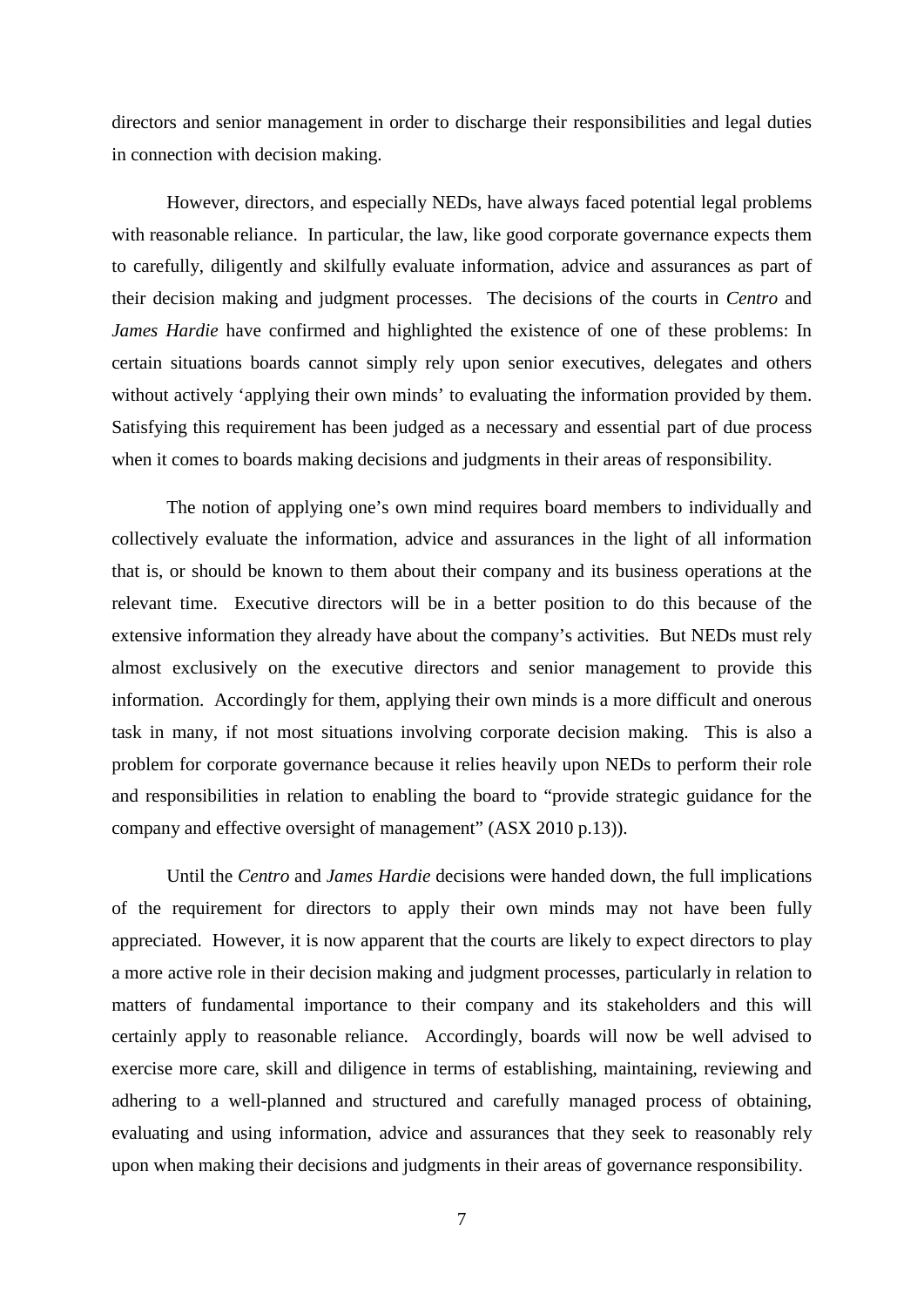It is for courts to decide on the facts of each specific case, what constitutes reasonable care, skill and diligence and what constitutes reasonable reliance. However, these determinations are made after the fact, after a problem has arisen and importantly, after ASIC has decided to take action in the courts against directors for breach of duty. But what practical guidance (if any) arises from these court judgements to facilitate more appropriate pre-emptive director behaviours in future? That is, what are directors to do with court rulings decided on the facts of particular cases like *Centro* and *James Hardie*? The dilemma facing boards of directors is made all the more stark, when one recognises that courts do not see it as their proper role to retrospectively substitute their judgements for those made by directors and boards. That is seen to be the proper role of boards, directors and management and yet shareholders expect them to take calculated risks on their behalf in the interests of making profits and increasing shareholder value.

Arguably, any guidance that can be provided to boards, and particularly NEDs, in order to assist them undertake the process of making decisions and judgments and providing good corporate governance, will be of value in terms of helping them make good decisions and business judgments that are in the best interests of their shareholders. But, it will have the added advantage of assisting them to properly discharge their legal duties and thereby avoid enforcement actions in the courts brought by ASIC.

# **Scepticism and director' ability to rely others**

# **a. The statutory duty of care, skill and diligence**

Company constitutions, the general law and the *Act* give directors the power to manage the business of a company and boards of listed and large unlisted companies do this by making decisions and judgments in the areas of responsibility referred to earlier. There is commonly delegation of management power to the senior management team headed by a managing director or chief executive officer. This is permitted by law and the *Act* which also recognise that boards are expected and entitled to reasonably rely upon management to perform their management role, especially in the case of large public companies where NEDs are typically in the majority on boards because of the implementation of corporate governance recommendations such as those of the ASX (ASX 2010 Recommendation 2.1 p.16). Duties of care, diligence and skill are imposed on directors by the general law and the *Act* (s.180) when they exercise their powers, when they delegate their powers and also when they reasonably rely on delegates and others. It is appropriate to examine the relevant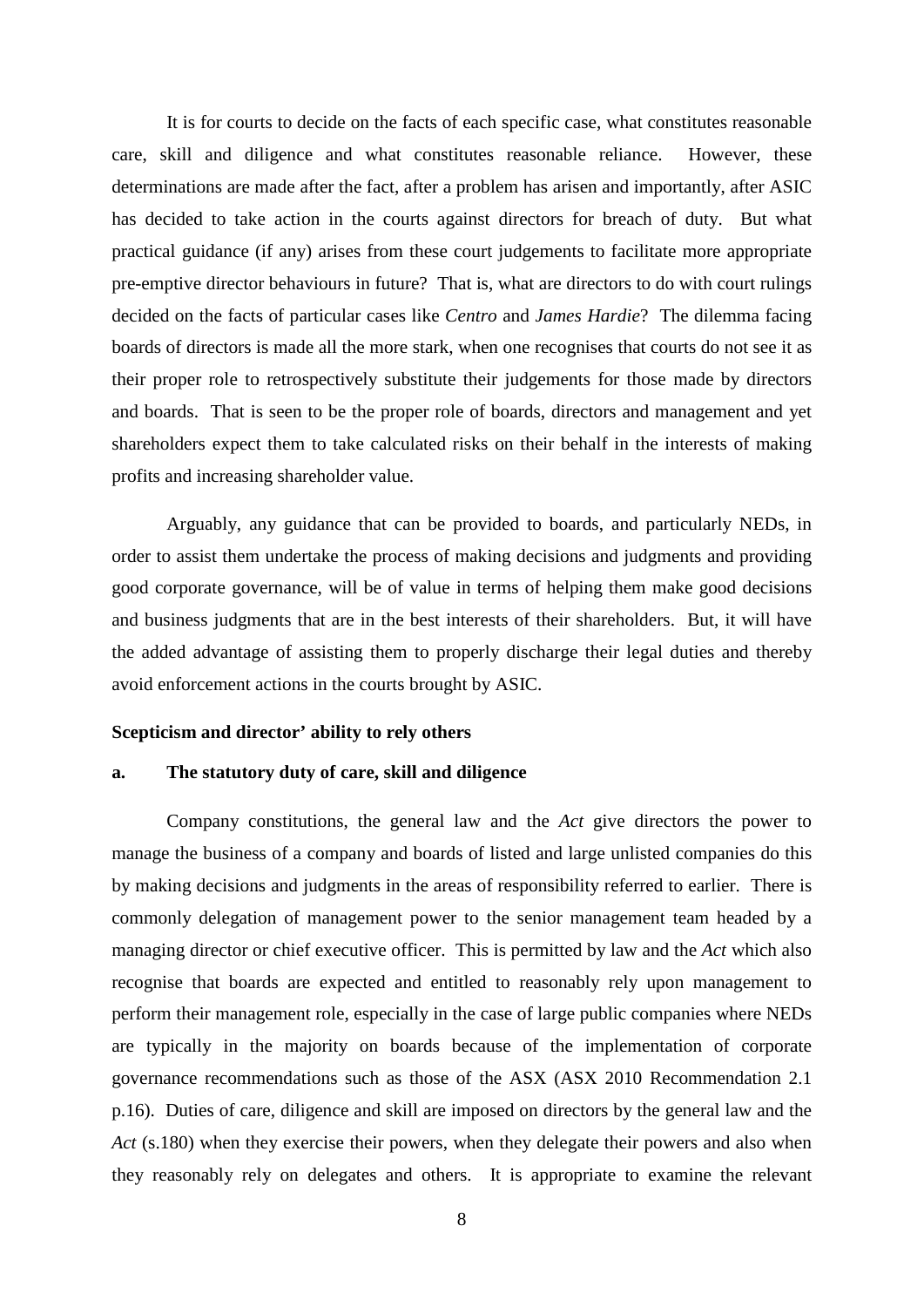statutory provisions to see how they apply to directors, particularly NEDs in relation to reasonable reliance and to understand how following the statutory provisions may call for a sceptical approach.

Section 180(1)(a) provides that directors must exercise their powers and discharge their duties with the degree of care and diligence that a reasonable person would exercise if they were a director or officer of a corporation in the same "circumstances". The standard of performance of this duty is assessed objectively. In *ASIC v Maxwell* (2006 para 397) the court said that "circumstances" include the type of company, the size and nature of its business, the composition of the board, the director's position and responsibilities, the particular function the director is performing, the experience or skills of that director and the circumstances of the specific case. In ASIC v *Macdonald* [No 11] (2009 paras 241-242) (*Macdonald No 11*) the court also acknowledged that the competence of the company's management and its advisers were relevant considerations. Section 180(1)(b) provides that in addition to considering company circumstances, the courts must also consider the nature of the office held by directors and their "responsibilities". In *Macdonald No 11*(paras241-242) the court said that responsibilities include arrangements flowing from the experience and skills that directors brings to their office and any arrangements within the board, or between the director and executive management affecting the work that directors would be expected to carry out. There was also the need to consider the 'extent' to which reasonable reliance could be placed on other directors, management and external advisers.

In considering the nature and extent of reasonable reliance on senior management, delegates and others, directors will be expected to exercise care and diligence in relation to matters such as the choice of the persons upon whom they seek to rely and the evaluation of the information, advice and assurances they provide. If they continue to rely on such persons, as will be the case with reliance on the management team, they will be required to continually monitor and review their continued capacity to provide the necessary information, advice and assurances in accordance with board requirements and to the standard required. If they fail to do so, they are likely to be in breach of their duty.

Clearly, any or all of the above factors relating to the circumstances of the company or the responsibilities of the director may, or should, be relevant when it comes to considering when, and the extent to which, directors, particularly NEDs, can have reasonable reliance. They will also be relevant when considering the need for directors to exercise scepticism in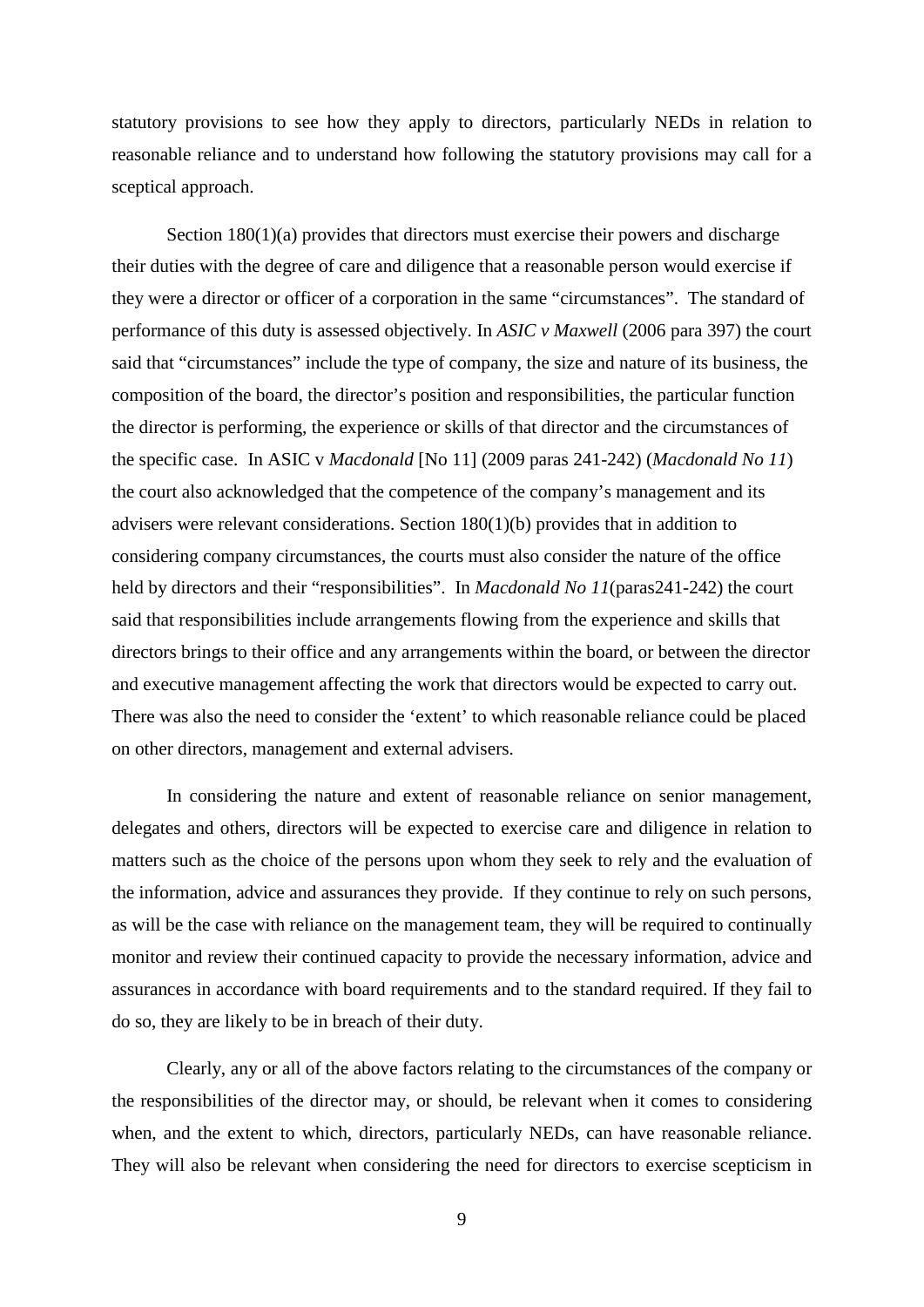connection with reliance. For example, NEDs' assessment of the competence of management or advisers may be such that they will or should be more or less sceptical when they rely. Similarly, if NEDs have accounting knowledge and experience, arguably they should be more sceptical in relying upon accounting and financial information provided to them by management if it appears to be at odds with their own understanding when they apply their own minds to the matter. Their legal duty would require them to act in this manner and for this reason it is possible to argue that there is and always has been a requirement for director scepticism. The degree of scepticism will vary depending on the circumstances of the company and the skills and responsibilities of the particular director. These will include situations where matters of fundamental importance are being dealt with that arguably require 'heightened' scepticism in order to comply with the requirements of the legal duty.

## **b. Scepticism and reasonable reliance under the** *Act*

In an effort to reduce legal uncertainty associated with the 'reasonableness' of reliance, s.189 was introduced into the *Act* in 1999 and provides:

*If:*

*(a) a [director](http://www.austlii.edu.au/au/legis/cth/consol_act/ca2001172/s9.html#director) relies on [information,](http://www.austlii.edu.au/au/legis/cth/consol_act/ca2001172/s9.html#information) or professional or [expert](http://www.austlii.edu.au/au/legis/cth/consol_act/ca2001172/s9.html#expert) advice, given or prepared by:* 

- *(i) an employee of the [corporation](http://www.austlii.edu.au/au/legis/cth/consol_act/ca2001172/s9.html#corporation) whom the [director](http://www.austlii.edu.au/au/legis/cth/consol_act/ca2001172/s9.html#director) believes on reasonable grounds to be reliable and competent in relation to the matters concerned; or*
- *(ii) a professional adviser or [expert](http://www.austlii.edu.au/au/legis/cth/consol_act/ca2001172/s9.html#expert) in relation to matters that the [director](http://www.austlii.edu.au/au/legis/cth/consol_act/ca2001172/s9.html#director) believes on reasonable grounds to be within the [person'](http://www.austlii.edu.au/au/legis/cth/consol_act/ca2001172/s761a.html#person)s professional or [expert](http://www.austlii.edu.au/au/legis/cth/consol_act/ca2001172/s9.html#expert) competence; or*
- *(iii) another [director](http://www.austlii.edu.au/au/legis/cth/consol_act/ca2001172/s9.html#director) or [officer](http://www.austlii.edu.au/au/legis/cth/consol_act/ca2001172/s416.html#officer) in relation to matters within the [director's](http://www.austlii.edu.au/au/legis/cth/consol_act/ca2001172/s9.html#director) or [officer's](http://www.austlii.edu.au/au/legis/cth/consol_act/ca2001172/s416.html#officer) authority; or*
- *(iv) a committee of [directors](http://www.austlii.edu.au/au/legis/cth/consol_act/ca2001172/s9.html#director) on which the [director](http://www.austlii.edu.au/au/legis/cth/consol_act/ca2001172/s9.html#director) did not serve in relation to matters within the committee's authority; and*
- *(b) the reliance was [made:](http://www.austlii.edu.au/au/legis/cth/consol_act/ca2001172/s1371.html#made)*
- *(i) in good faith; and*
- *(ii) after making an independent assessment of the [information](http://www.austlii.edu.au/au/legis/cth/consol_act/ca2001172/s9.html#information) or advice, having regard to the [director'](http://www.austlii.edu.au/au/legis/cth/consol_act/ca2001172/s9.html#director)s knowledge of the [corporation](http://www.austlii.edu.au/au/legis/cth/consol_act/ca2001172/s9.html#corporation) and the complexity of the structure and operations of the [corporation;](http://www.austlii.edu.au/au/legis/cth/consol_act/ca2001172/s9.html#corporation) and*
- *(c) the reasonableness of the [director'](http://www.austlii.edu.au/au/legis/cth/consol_act/ca2001172/s9.html#director)s reliance on the [information](http://www.austlii.edu.au/au/legis/cth/consol_act/ca2001172/s9.html#information) or advice arises in proceedings brought to determine whether a [director](http://www.austlii.edu.au/au/legis/cth/consol_act/ca2001172/s9.html#director) has performed a duty under [this Part](http://www.austlii.edu.au/au/legis/cth/consol_act/ca2001172/s1371.html#this_part) (cf s180) or an equivalent general law duty;*

*the [director'](http://www.austlii.edu.au/au/legis/cth/consol_act/ca2001172/s9.html#director)s reliance on the [information](http://www.austlii.edu.au/au/legis/cth/consol_act/ca2001172/s9.html#information) or advice is taken to be reasonable unless the contrary is [proved.](http://www.austlii.edu.au/au/legis/cth/consol_act/ca2001172/s9.html#prove)* 

The meaning of "independent assessment" in s.189(b)(ii) was considered by the Companies and Securities Advisory Committee (2000, pp. 4-5):

*… In order to satisfy the requirement … the director must at least consider relevant views and material and bring his or her own judgment to bear in relation to the matter … [Independent assessment] does not of course require the director to obtain an assessment of the information or advice by some independent expert, such as an accountant, although should the circumstances be*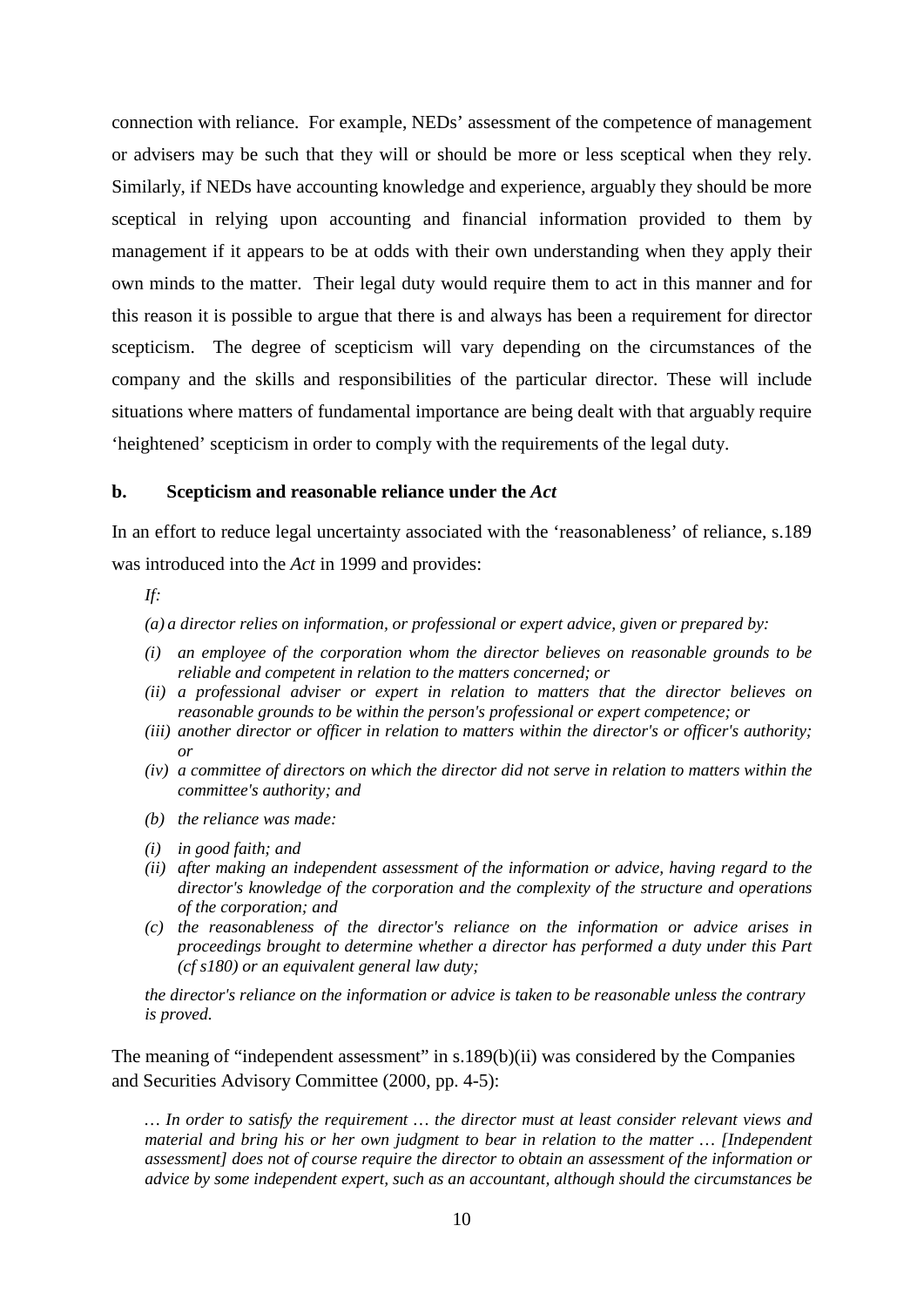*serious enough, this might be necessary. Rather, it is suggested that what the section contemplates is an analysis of the information or advice in a way that is unbiased. ... Inevitably, some information or advice will be given greater scrutiny by a director than other information or advice. …The more likely interpretation of the requirement is that each director must personally assess the information and advice provided by others, but not have to seek external advice, unless the circumstances are serious enough to require this.*

This interpretation of the requirement downgrades the need for external verification of information, advice and assurances unless the circumstances warrant such verification. However, it still requires directors to "bring their own judgment to bear" on the matter at hand and it acknowledges that in some cases "greater scrutiny" will be called for. The section calls for directors to have regard to their own knowledge of the [corporation](http://www.austlii.edu.au/au/legis/cth/consol_act/ca2001172/s9.html#corporation) and the complexity of its structure and operations. This approach calls for active rather than passive involvement by directors in the decision making process, especially when greater scrutiny is called for, and so arguably here is an important and necessary role for scepticism on the part of boards, and particularly NEDs, who rely so heavily on senior management.

The situations that arose in *Centro* and *James Hardie* were seen by the courts to demand greater scrutiny. They required directors to have regard to their existing knowledge of the corporation and its operations and circumstances, and this called for more scepticism when they were called upon by senior executives to approve the annual financial report and an important draft ASX announcement. Interestingly, in the *James Hardie* case, the advice of an expert actuary was secured by management for the board in order to determine the amount that should be set aside to fund future asbestos claims. This was a matter of fundamental importance for the company demanding critical and detailed attention, and house counsel reflected upon whether a second opinion should have been obtained in such circumstances. This was not done. But, mindful of the requirements of s.189(b)(ii), arguably it should have been because the circumstances were serious enough. The failure to take such action made it more difficult for directors and NEDs to have the benefit of reasonable reliance under the section. With the benefit of hindsight, one might ask whether securing a second opinion would have been a desirable course of action.

# c. **Business Judgment Rule**

Section s.180(2) of the *Act*, the so-called 'business judgment rule' provides protection for directors in respect of their business judgments, subject to compliance with its requirements. As mentioned earlier, boards of listed and large unlisted companies make judgments in the areas of responsibility that corporate governance guidelines allocate to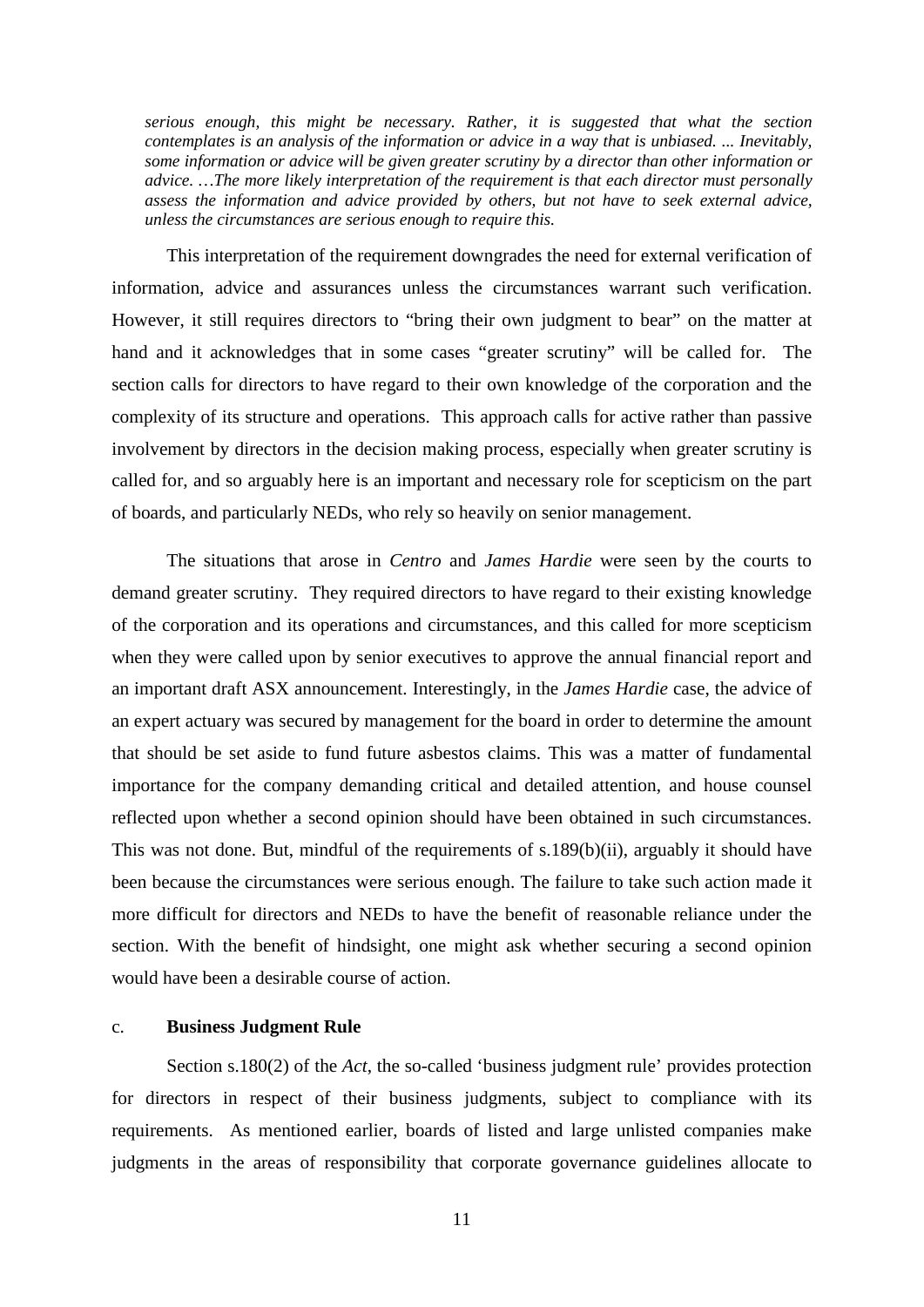them. For example, the final approval of a corporate strategy developed by management in *James Hardie* was a business judgment, although approval of the annual financial report in *Centro* was not, because it involved the board performing a duty imposed by the Act; a statutory duty.

One of the requirements for protection under the business judgment rule that is relevant to reasonable reliance and scepticism is contained in s.180(2)(c). Typically, boards, and particularly NEDs, will be relying upon information, advice and assurances provided by senior management and others to inform themselves about the subject matter of the business judgment. They will have the protection provided by s.189 when they so rely, subject to compliance with the requirements of that section. But,  $s.180(2)(c)$  provides that directors must satisfy themselves to the extent that they reasonably believe to be appropriate. This imposes an objective test which means that they can rely subject to s.189, but they will need to decide upon the nature and extent of the information that they would reasonably require. In other words, they will have to 'apply their own minds' to this issue as with s. 189, and they will be judged in so doing by what a court regards as reasonable in the particular circumstances of the case. If for example the matter is of fundamental importance to the company calling for greater scrutiny, such as the adoption of a corporate strategy as occurred in *James Hardie* or the approval of financial report as occurred in *Centro*, the expectation as to what is reasonable in the circumstances is likely to increase.

Also, there is the prospect for boards, and particularly NEDs, that satisfying the requirements of s.189(b)(ii) will become more onerous because they must have regard to their knowledge of the [corporation](http://www.austlii.edu.au/au/legis/cth/consol_act/ca2001172/s9.html#corporation) and the complexity of its structure and operations. If the matter before them is acknowledged to be of fundamental importance demanding greater scrutiny and scepticism, their independent assessment will require them to be more careful and diligent in deciding whether or not to rely. If they fail to act in this manner, a court may well find that their reliance was unreasonable and they will have breached their duty under s.180(1) and will not have the protection of the business judgment rule, nor the protection provided by s.189.

Clearly, there is a strong case for directors to employ a sceptical approach in all of these situations, and for this reason it can be argued that scepticism and a sceptical approach are an integral part of proper performance of the statutory duty of care, skill and diligence.

## **d. Scepticism and the general law in relation to reasonable reliance**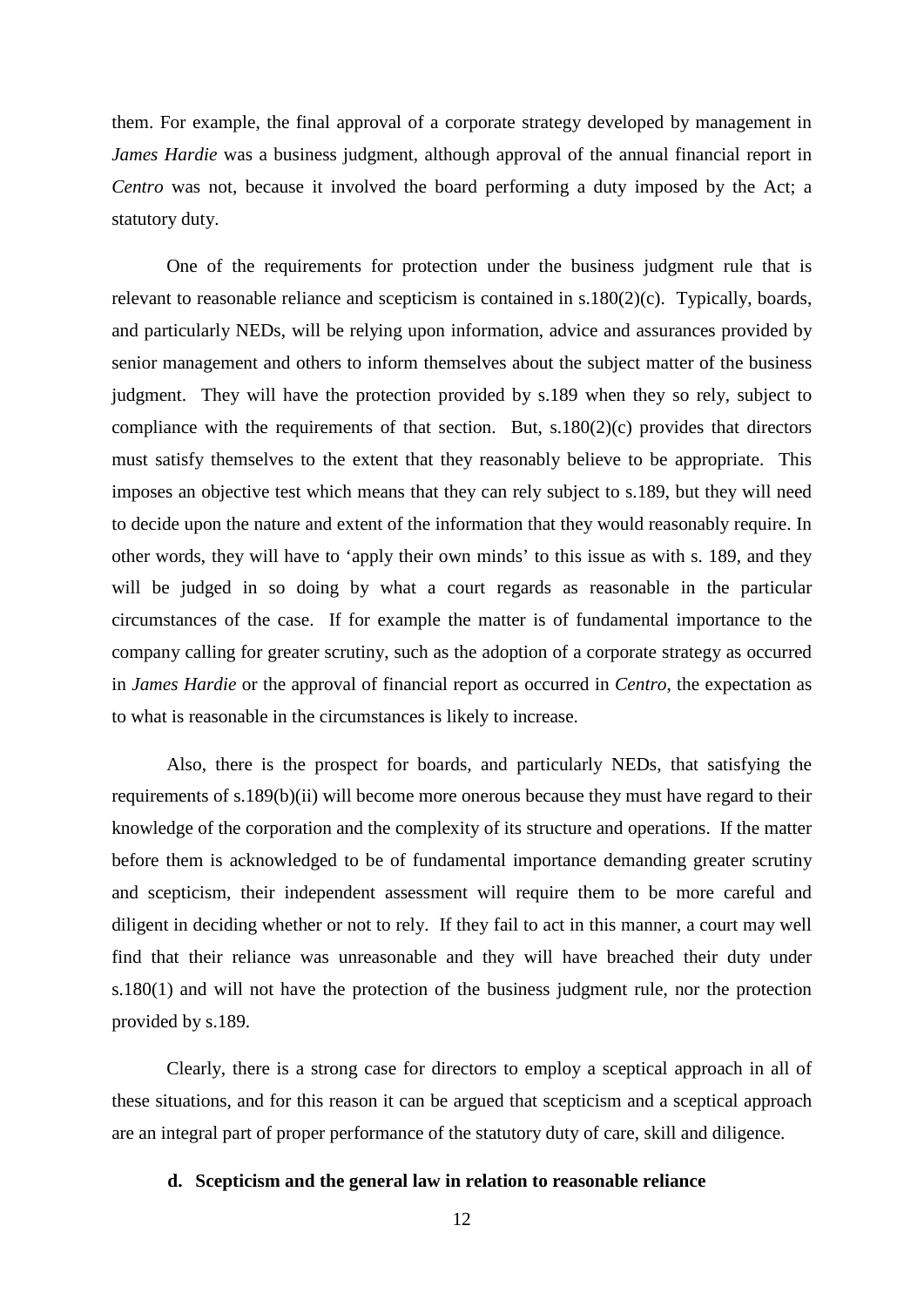In the case of *Daniels v Anderson* (1995 pp. 500-50) the court said that directors:

*…are required to take reasonable steps to place themselves in a position to guide and monitor management of the company. This required them to become familiar with the business of the company and how it is run and ensuring that the board has available to it the means to audit management so that it can satisfy itself that the company is in fact being properly run.* 

However, it had been firmly recognised in the general law well before this case that boards and directors, particularly NEDs, were entitled to place reasonable reliance on senior executives, delegates and others except where they knew, or by the exercise of ordinary care should have known, facts that would have denied them the opportunity for reliance (*Centro No 1* paras.166-7). In other words, the reasonableness of reliance was judged in accordance with the standards required by the duty of care, skill and diligence and directors "were expected to take a diligent and intelligent interest in information either available to them or which they might with fairness demand from management or others" (*Statewide Tobacco Services Ltd v Morley* [1990] p.431).

Recent cases have shed further light on the general law requirements for reasonable reliance. In *Australian Securities Commission v Adler* (2002, para. 372) the court said that on the one hand a director is entitled to rely without verification on the judgment, information and advice of management and other officers appropriately entrusted, "but on the other, reliance would be unreasonable where directors know, or by the exercise of ordinary care should have known, any facts that would deny reliance on others". In *Australian Securities and Investments Commission v Maxwell* (2006, para 731) the court confirmed that the degree of permissible reliance will turn on similar considerations as those that determine the overall standards of care and diligence for directors:

*They focus particularly on the characteristics of the company, the skills and experience of the director concerned and the delegate, and the reasonable anticipated risks entailed in so doing. What is expected is a level of scrutiny as befits supervision, not the detailed direct involvement that is associated with operational responsibility… where there is no cause for suspicion, nor circumstances demanding critical and detailed attention, it is reasonable for an officer to rely on advice, without independently verifying the information or scrutinising the data or circumstances upon which the advice is based.*

Again, it can be argued that these qualifications on reasonable reliance link directly to the need for scepticism and a sceptical approach to information, advice and assurances. Whilst suspicion has long been recognised by the courts as demanding a sceptical approach,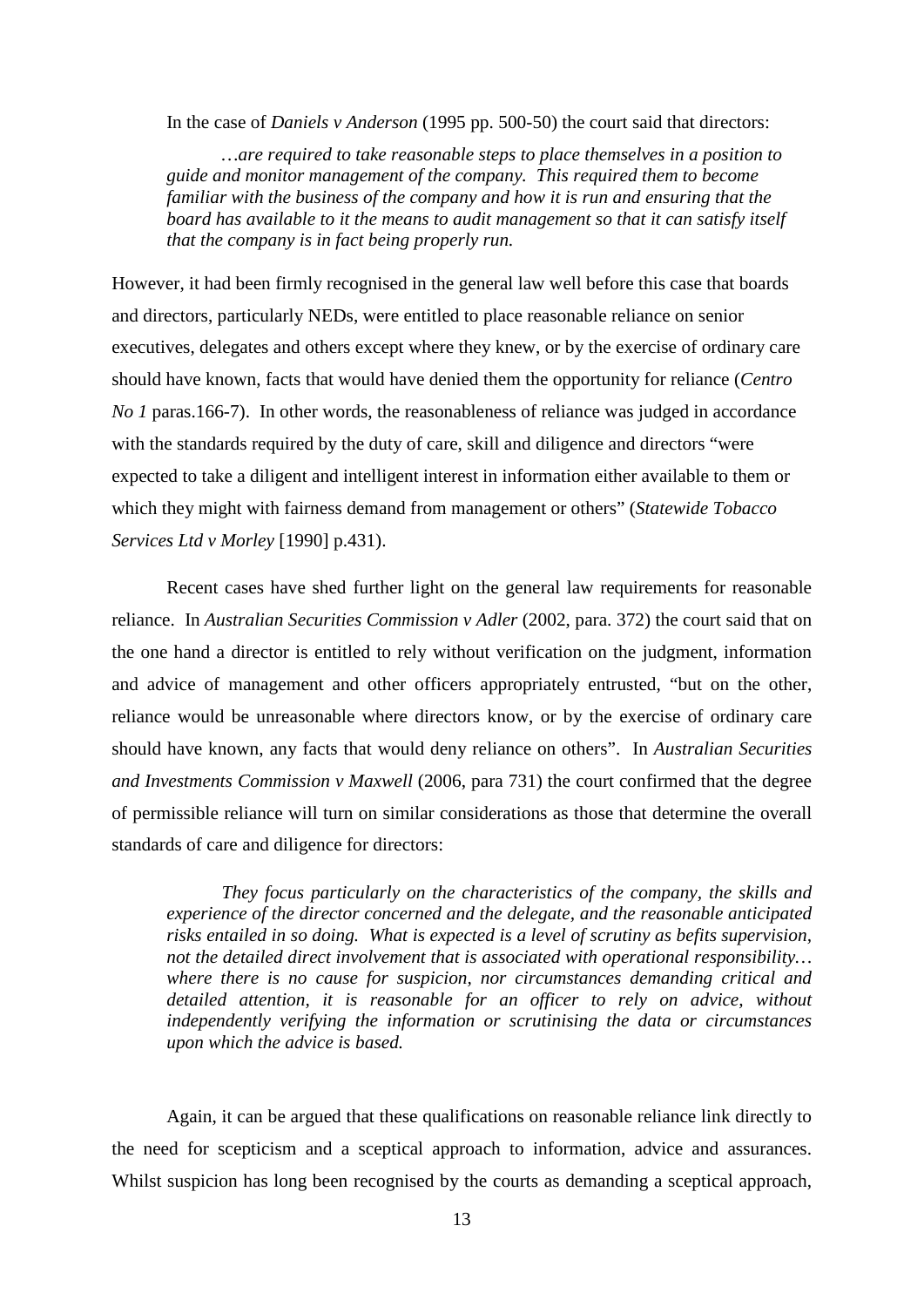what is receiving more attention in recent cases such as *Centro* and *James Hardie* is the need for scepticism in situations demanding 'critical attention', such as the making of decisions and judgments of fundamental importance to the company. When this is linked to the areas of responsibility that corporate governance guidelines allocate to boards for their decision making, the potential impact and importance of this requirement becomes all the more apparent and significant. Today, many judgments and decisions of boards will or may be of fundamental importance and perceived as such. The clear implication is that the process of decision making calls for a sceptical approach in relation to reasonable reliance. Boards need to get the process right, because without a good process, good decisions and judgments cannot be necessarily expected to follow and this can harm the interests of shareholders and stakeholders and expose directors to liability.

It is apparent from the above overview of the *Act* and the general law, that boards of listed and large public companies today, especially NEDs, can reasonably rely upon the information, advice and assurances provided by senior executives, delegates and others. Further, they are expected and required to do so when making their decisions and judgments. But, it is also very clear that there are limitations imposed upon reasonable reliance and if they are not complied with, there may be 'over-reliance' that will disentitle directors and NEDs to the legal protection that is otherwise available to them. The *Maxwell* case confirms the long established limitation based on suspicion. However, more recent cases like *Centro*  and *James Hardie* give more attention to the limitation based on circumstances demanding critical and detailed attention, such as matters of fundamental importance to the company. In these circumstances, boards and their NEDs will be required to bring their own minds to bear on the matter, and their processes for decision-making and reasonable reliance must take account of this.

# *James Hardie*

*James Hardie*s Industries Ltd (JHIL) manufactured asbestos products, which are injurious to health. The senior executive team over a lengthy period developed a plan to establish a trust, the Medical Research and Compensation Foundation Ltd, to manage the liabilities to those who had contracted asbestos related diseases during the operations of the company and its subsidiaries. In 2001, the board of JHIL approved the plan and also a Draft ASX announcement which stated, amongst other things, that the foundation would have sufficient funds to meet all anticipated legitimate compensation claims; that it would be fully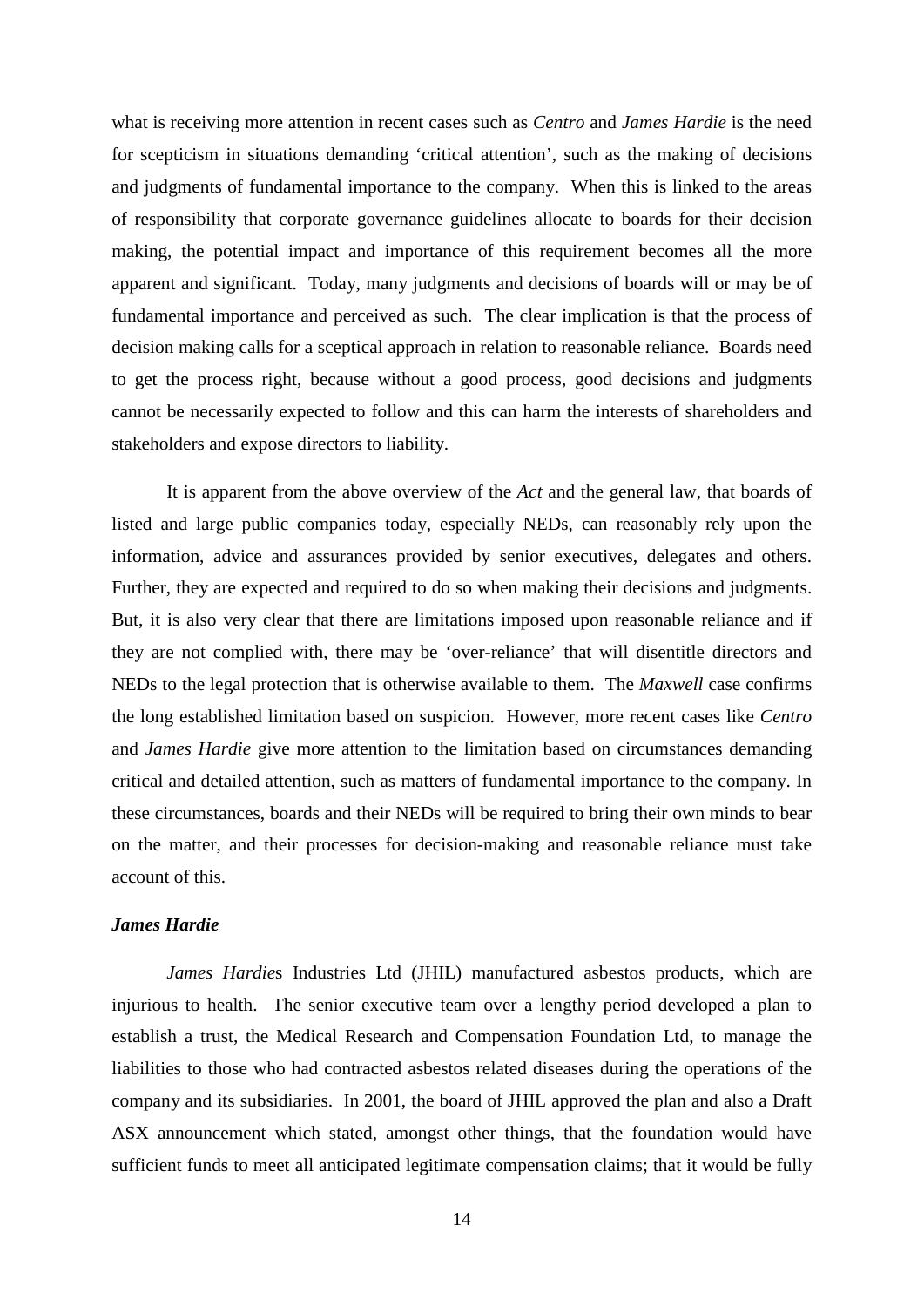funded; and, that it would provide certainty for both asbestos claimants and shareholders. It later became apparent that the Foundation was substantially underfunded and this gave rise to a public controversy. The NSW State Government established a special Commission of Inquiry (the Jackson Inquiry), (Parliament of NSW, 2004), which reported (at Vol 1, p. 10) that the ASX announcement conveying the idea of certainty with respect to funding was seriously misleading. ASIC subsequently instituted court proceedings against the directors and officers of JHIL for breach of s180(1) in connection with the board approval of the Draft ASX announcement.

The judge at first instance (*Macdonald No 11*) was required to determine whether the NEDs had breached their duties under s180(1) by approving the draft announcement. He held that the board had approved it, they knew or should have known that it was misleading and, that they knew or should have known that it would have a negative impact on the securities market. Accordingly, they had breached their duties. The decision was appealed on the grounds that there was insufficient evidence to establish board approval. The appeal succeeded, but the court commented that if the board had approved the announcement, they would have breached their duties. There was a further appeal to the High Court and it overruled the appeal court and effectively restored the judgment at first instance with the result that *Macdonald No 11* has become an important case for directors on breach of s180(1). One legal commentator (Hargovan 2009 at 1013) said of the case:

*The important lesson which emerges from Macdonald is that directors cannot substitute reliance upon the advice of management in place of their own attention and examination of a strategic matter that falls within the board's responsibilities. The facts of the case demonstrate that management had made it plain that they entrusted the board with the specific task of vetting the draft ASX announcement, which on the face of it was misleading. Consequently, each member of the board was charged with the responsibility of attending to and focusing upon an important strategic matter and under these circumstances, could not delegate or 'abdicate' that responsibility to others*.

*Macdonald [No 11]* confirms the long established limitation on reasonable reliance based on suspicion. On the facts, the board had been provided with information over a long period that would or should have indicated to them that the wording of the announcement was at odds with what they knew or ought to have known about the adequacy of the funding. Accordingly, they would or should have been suspicious and consequently they needed to act on their suspicion by refusing to approve the announcement until it had been amended to accord with the information and advice previously made available to them.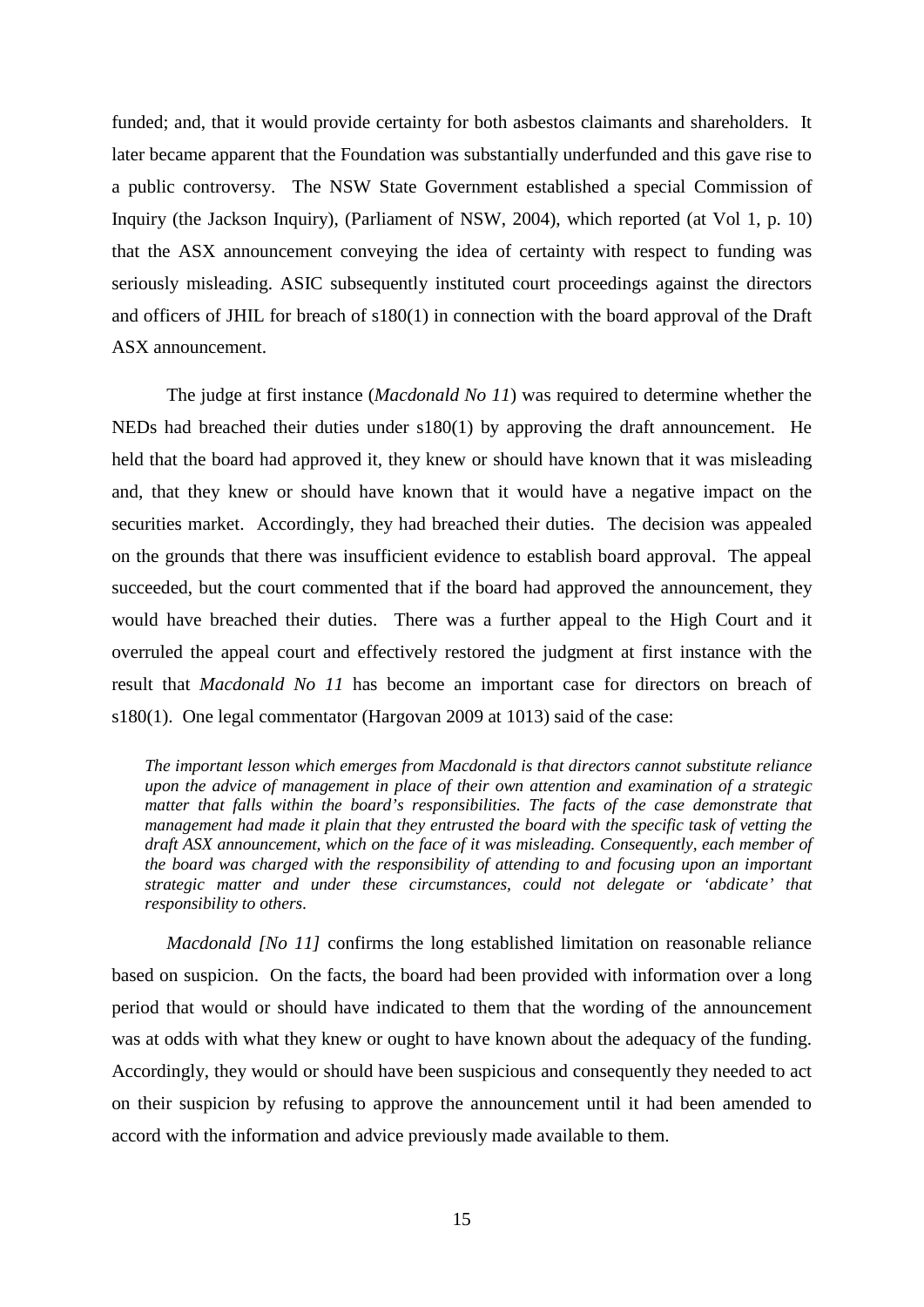But, more relevant for our purposes, the case emphasises the importance of the other limitations on reasonable reliance that we have considered. When there are circumstances demanding critical and detailed attention, more care, skill and diligence will be required before there can be reasonable reliance. And finally, in such circumstances, boards and NEDs will be required to bring their own minds to bear on the matter.

## **Centro**

Centro was divided into two listed groups, Centro Properties (known as CNP) and Centro Retail (CER). The boards of the companies were called upon by management to approve the annual financial statements and notes for the year ended 30 June 2007 as required by the *Act*. These of course had been prepared by management over a period of time, during which revisions had been made. Section 295(4) of the *Act* required the boards to form and declare whether in their opinions the statements and the notes were in accordance with the *Act* including whether they complied with accounting standards (s.296), gave a true and fair view (s297) and whether, the boards had been given the declarations by the CEO and Chief Financial Officer required for listed companies by s.295A. The boards made these declarations. However, it was later found that the financial statements and notes did not comply with accounting standards, did not give a true and fair view and that they had failed to disclose the existence of significant guarantees in the case of CNP, required by AASB 110 (AASB, 2009), which meant that the directors' report for CNP did not comply with ss.299(1)(d) and 299A. In particular, the accounts for both companies misclassified liabilities that were current as non-current. This was despite the fact that a note to the accounts provided the correct basis for classification of current liabilities in accordance with the relevant accounting standard in force at the time. However, it was also despite the fact that the external auditor had not alerted the directors to the non-compliance with accounting standards.

Expert evidence accepted by the court (*Centro No 1* para 473) indicated that:

*if the accounts for CNP had been correct, it would have disclosed to the market a net current asset deficiency (calculated as total current assets less total current liabilities) of \$1.93 billion at 30 June 2007 compared to a net current surplus of \$0.44 billion as 31 December 2006. This meant that as at 30 June 2007, CNP's current assets could only meet 41% of its current financial obligations.*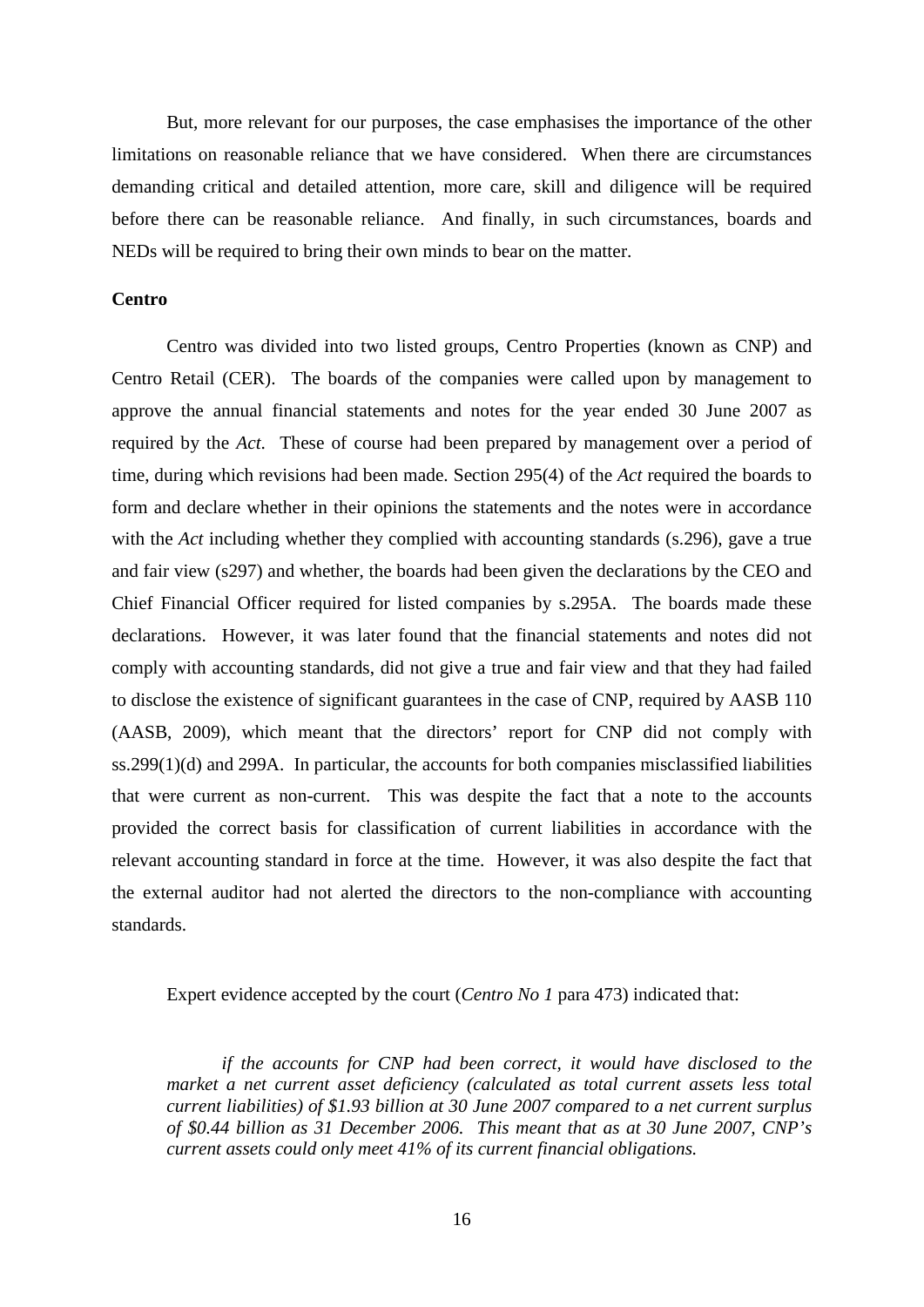Accordingly there was a serious risk that the company could not meet its debts as they fell due. Short term debt funding (less than 12 months) had increased from 0% as at 31 December 2006 to 72% as at 30 June 2007. There were also guarantees post balance date of US\$2.6 billion (A\$3 billion) that had not been disclosed and if they were called for, there would have been serious financial consequences for CNP. The expert evidence also indicated that CER's statements were likewise misstated in relation to current and non-current liabilities. They classified all short term debt as non-current whereas in fact about \$600m was current. The error concealed a net current asset deficit of approximately \$630m. The company's short term funding position had increased from 0% as at 31 December to 41% as at 30 June 2007.

The court found that the misstatements were very significant and seriously misled shareholders and the securities markets. Not surprisingly, ensuring the accuracy of financial statements was unquestionably a matter of fundamental importance for all companies as far as the court was concerned, especially for listed companies. The directors should have complied with their duty under s.344 to take all reasonable steps to comply with, or secure compliance with the accounts provisions of the *Act* contained in Parts 2M.2 and 2M.3. They should not have approved the accounts and in doing so they breached their s.180(1) duty.

The court held that before forming their opinions and making the declarations required by s.295(4), the directors were duty bound to read, understand and focus upon the financial statements bringing to bear the knowledge that they had or should have had by virtue of their position. In view of the knowledge they had gained at prior board meetings from management in relation to the maturities of the current liabilities of the companies, they would or should have known that the information in the financial statements in relation to current liabilities was incorrect. Therefore, they should have questioned management about this apparent discrepancy and refused to approve the accounts until they were corrected. They should have applied their own minds to the matter. Furthermore, they should have obtained the declarations from the CEO and Chief Financial Officer as required by the *Act*  under s.295A.

This case, like *James Hardie*, again confirms the limitation on reasonable reliance based on suspicion. The board had been provided with information over several months prior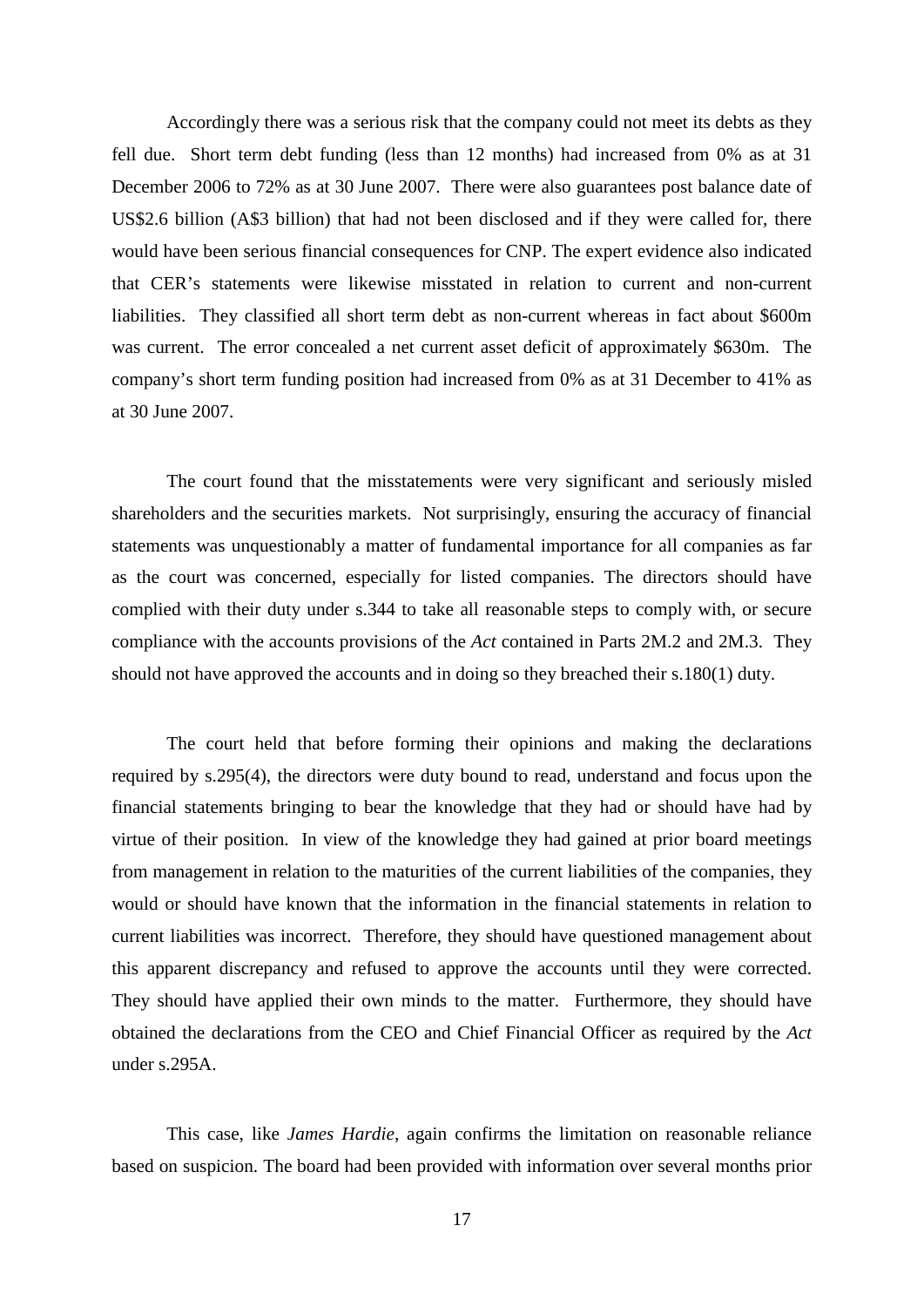to approval of the financial statements that would or should have alerted them to the fact that the information in relation to current and non-current liabilities was at odds with what they knew or ought to have known. Accordingly, they would or should have been suspicious and taken appropriate action. But, it also emphasises the importance of the other two limitations discussed earlier. Firstly, ensuring the accuracy of the financial statements was a matter where the circumstances demanded critical and detailed attention. It was of fundamental importance to shareholders and the securities market to ensure that financial statements were accurate and not misstated. More care, skill and diligence was required before there could be reasonable reliance by directors on management and the external auditor.

Secondly, the NEDs were required to 'bring their minds to bear on the matter'. There was a clear need for scepticism on their part. A sceptical approach to reliance upon information, advice and assurances provided by senior management and the external auditor was called for. NEDs could not simply rely on management. The errors in the Centro accounts would or should have been 'obvious' to the directors if they had applied their minds to the matter, in the same way that the wording of the draft ASX Announcement in *James Hardie* did not require any more than an understanding of plain English language and its effect would or should have been 'obvious'. In each case, they had a duty to perform, to approve the accounts and to approve the draft ASX Announcement, and they could not delegate this duty, it was theirs to discharge. It was non-delegable in these particular circumstances.

#### **Discussion of the component concepts**

The remainder of this paper explores concepts which form the foundation of our argument that there is an important role for scepticism in director decision making particularly when matters are of fundamental importance to the company are being dealt with that require critical and detailed attention. In such situations scepticism is required for the proper performance of directors' legal duties of care, skill and diligence under s.180 and the general law.

#### **Resource gap**

This gap is about decision inputs and the evaluation thereof arising from failings in the legal definitions of the terms *reasonable care, skill* and *diligence* as they apply to directors' duties. Definitions determined and applied by courts on the basis of each case's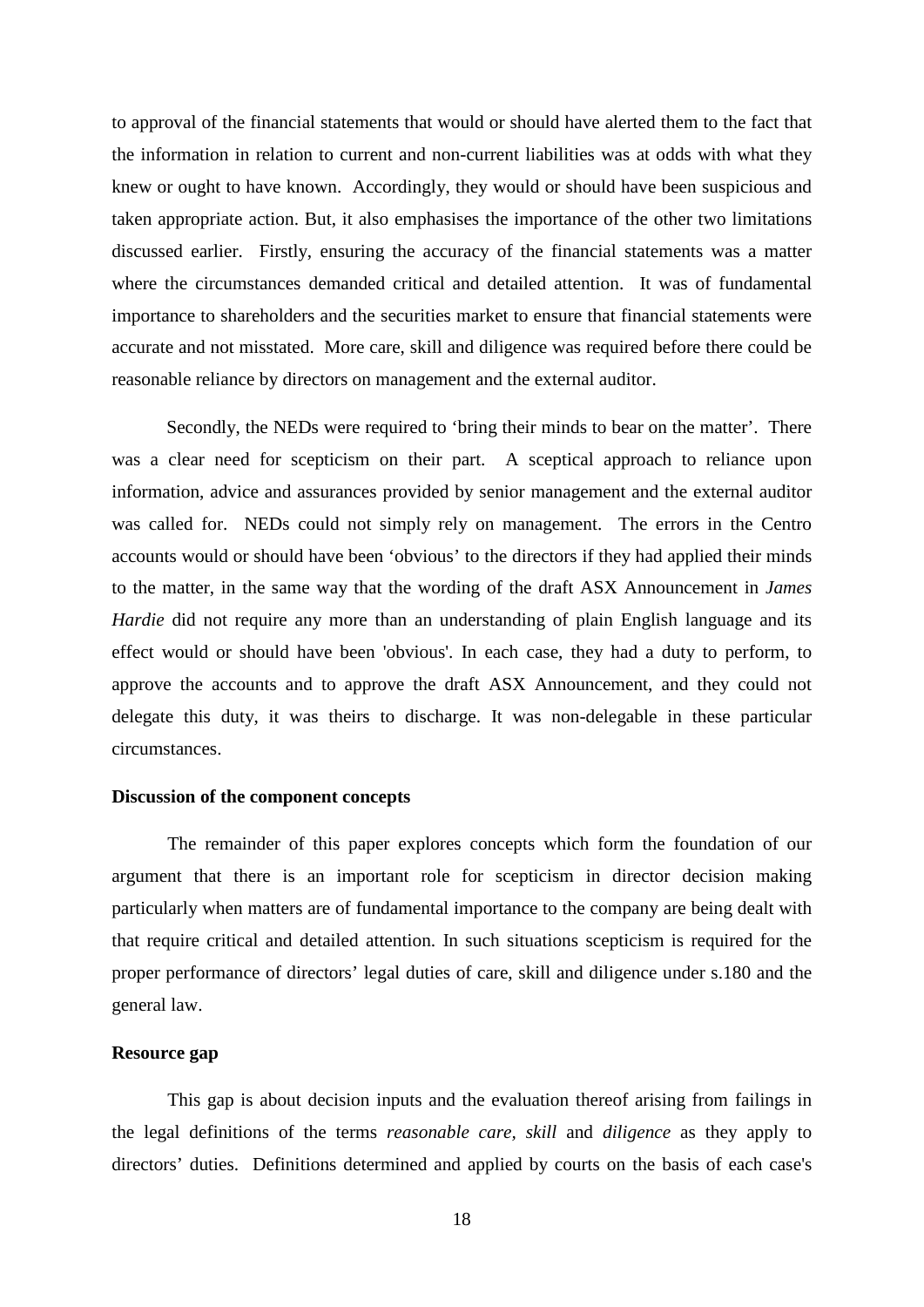particular facts (as in *Centro* and *James Hardie*) may be too late to be of practical use to boards and their NEDs during the process of making decisions and judgments. A proactive approach is to explore existing definitions which encompass the legal expectations of director and NED performance as identified in court cases in the light of the professional scepticism required of external auditors. This is the aim of the remainder of this article.

For an external auditor, who has contractual, tortious and statutory duties to "exercise reasonable care and skill" in the performance of company audits (*London and General Bank* (1895); *Kingston Cotton Mills Co* (1896); *Irish Woollen Co (1900); Pacific Acceptance (1970)*), adherence to the Auditing Standards is a statutory duty (ss.307A, 308(3A) & 309(5A) of the *Act*). It represents a minimum level of performance. As such, it provides a defence to actions for breach of duty (*Pacific Acceptance* (1970)). This means that factors such as an enquiring mind, scepticism and reasonable care, skill and diligence are already accommodated in regulatory guidance matter in the form of mandatory requirements for external auditors, whose role it is to provide assurance on the assertions of company management and those charged with governance (ss.308(1) & 309(1) of the *Act*).The assertions are inherent in the financial report approved by the board of directors in accordance with the *Act*.

Therefore, to allow us to understand some of the elements of the process by which boards and their NEDs make decisions and judgments for the purpose of complying with their corporate governance responsibilities and their legal duties, we turn to audit regulation to gain an understanding of the "professional scepticism" required of external auditors as it pertains to the discharge of their duties and their decisions involving risk. It has been argued that scepticism is not only the domain of external auditors but also "everyone else involved in preparing financial statements" (White, L. in Butler, 2011) and these persons of course include senior management and directors who approve the financial statements

The internationally aligned Australian Auditing Standard AUS 200 defines "professional scepticism" as "an attitude that includes a questioning mind, being alert to conditions which may indicate possible misstatement due to error or fraud, and a critical assessment of audit evidence" (AUASB, 2009a, para 13(l)). In *Centro No 1* the court said that the directors should have approached the financial statements in a similar manner ie: with a questioning mind (*(Centro No 1* at para 20).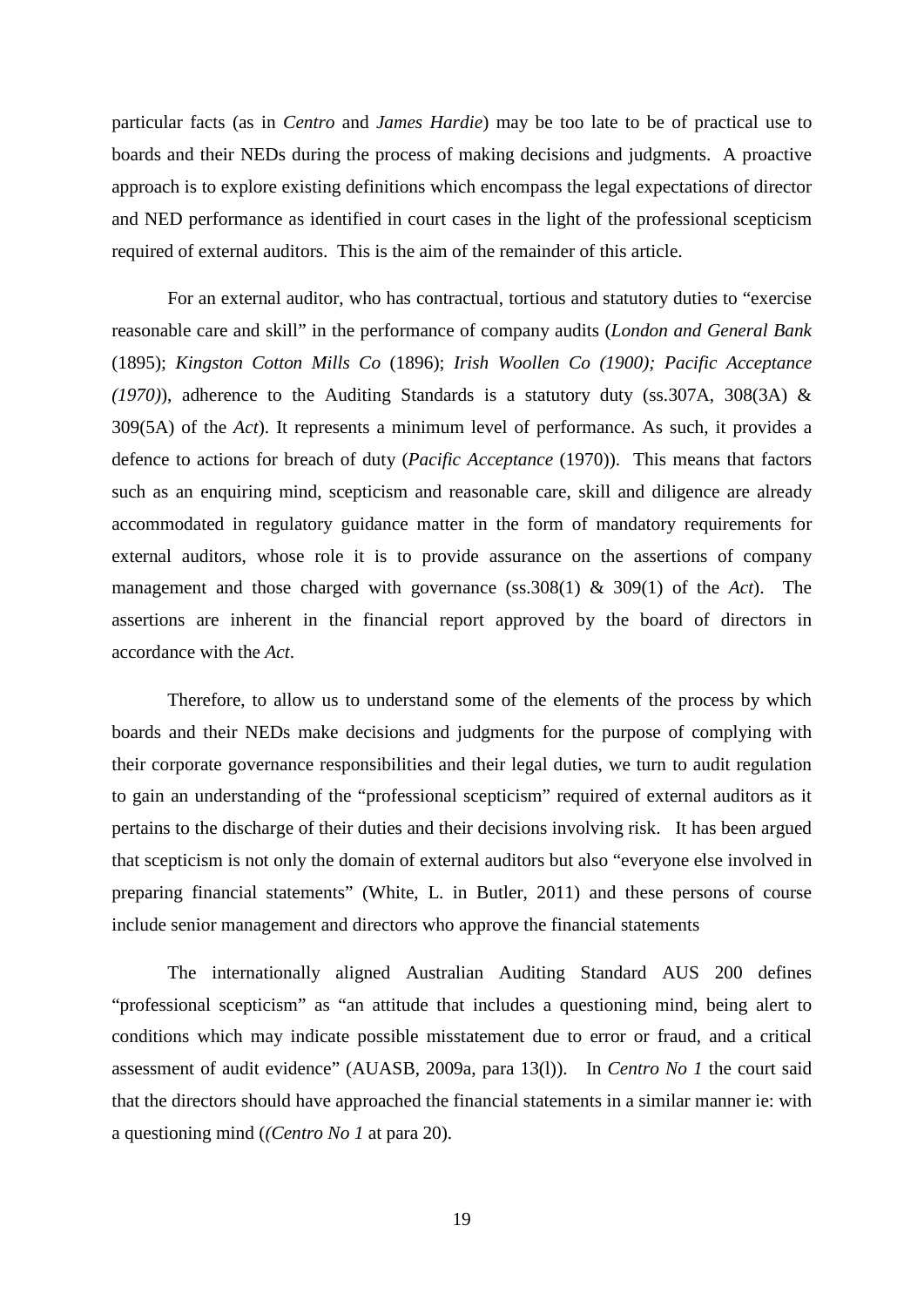In the audit definition of professional scepticism, a distinction is drawn between questioning of information and questioning of one's own judgment. This is consistent with a dictionary definition of scepticism that can be applied to directors, NEDs and others (Merriam-Webster, 2012):

*…an attitude of doubt or a disposition to incredulity either in general or toward a particular object; [or] the method of suspended judgment, systematic doubt, or criticism that is characteristic of sceptics.*

Consistent with the international auditing standards adopted in Australia (AUS200), the United States Securities and Exchange Commission (SEC) regards professional scepticism as an attitude that includes a questioning mind and a critical assessment of the appropriateness and sufficiency of audit evidence (SEC 2010, p 84). It regards professional scepticism as a requirement of due care (SEC 2010, p. 308). It is not biased or suspicious (Nelson, 2009) but the individual is highly sensitive to negative evidence (Hogarth & Einhorn, 1992). Therefore, professional scepticism of external auditors is not entirely neutral either, but rather the auditor exhibits presumptive doubt (Nelson, 2009). If there is presumptive doubt, the external auditor needs convincing that an assertion is correct, rather than simply assuming so; particularly for decisions and judgments involving risk. This is consistent with Grenier's (2010) asserted correlation between non-specialist knowledge, high litigation risk, and need for increased scepticism of both the evidence and the judgement process.

External auditors' "questioning mind and objective approach to assessing evidence is critical where entities are required to make estimates and/or judgements in significant and material areas of a financial report" (ASIC, 2011, paras. 103–104). We suggest that directors and NEDs who apply the same principles to matters of compliance with the accounting standards for the purpose of financial reporting to shareholders and stakeholders, reduce the possibility of signing off noncompliant financial reports and thereby increase the likelihood of establishing a defence if they are accused of failing to exercise reasonable care, skill and diligence and taking all reasonable steps to comply with the accounts provisions of the *Act*. Similarly, if directors and NEDs apply this approach to the process of making decisions and judgments in relation to matters of fundamental importance to the company that require critical and detailed attention, such as determination of corporate strategy and risk management strategies, they also increase the likelihood of having an effective defence to allegations of breach of their general law and statutory duties of care, skill and diligence.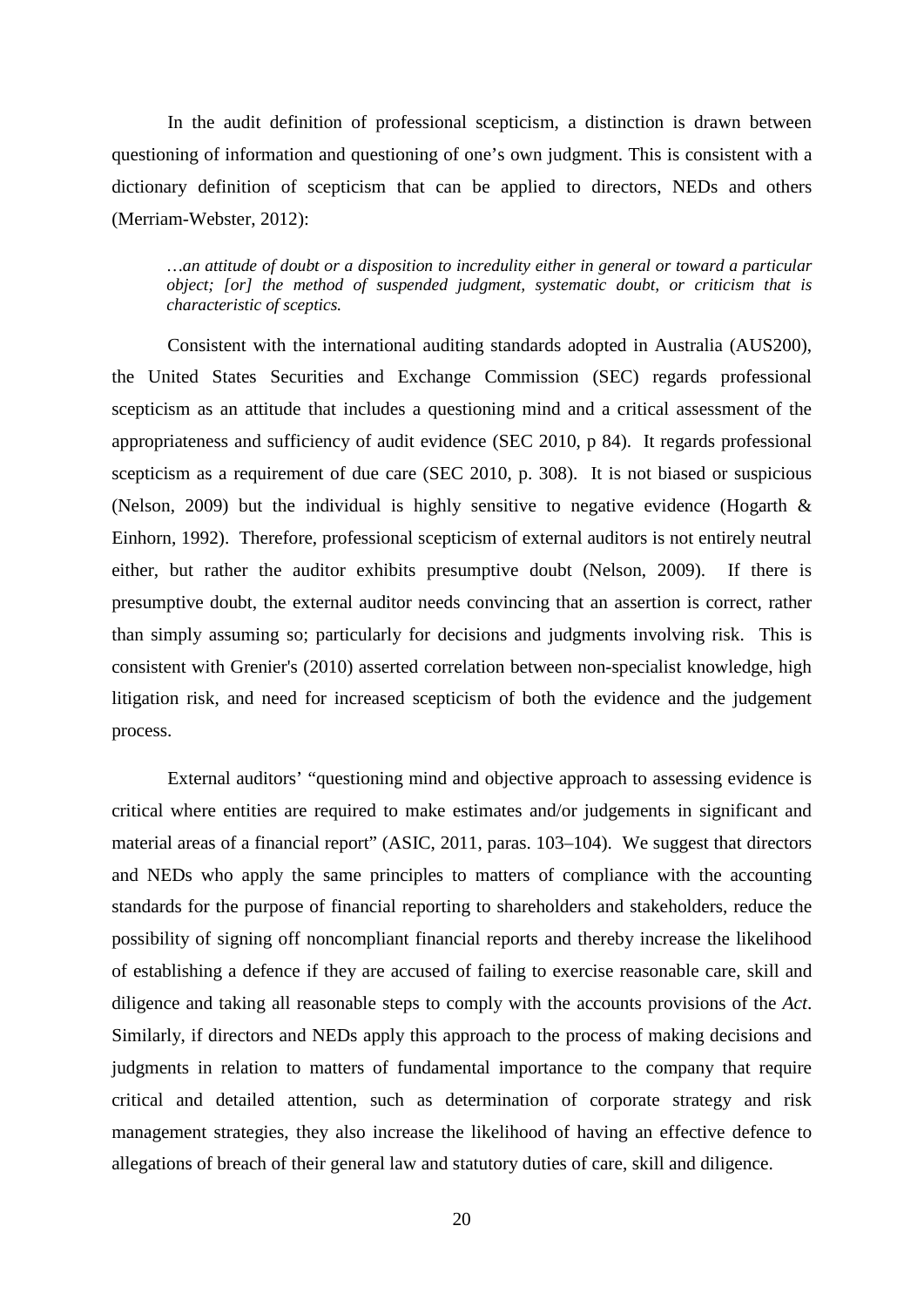It is argued that directors' and NEDs' decisions and judgments involve diverse knowledge, experience and expertise, and therefore they need to rely on the information, advice and assurances provided by senior management, delegates and others. In *Centro* the court said that NEDs in particular, are entitled to rely upon such information, advice and assurances but they and all directors must still exercise a "questioning mind" (*Centro No 1* para 237). In *James Hardie* the directors and NEDs were likewise entitled to rely but again needed to exercise a questioning mind when it came to reliance. In this light, we propose that reliance upon information, advice and assurances received from others is not the problematic aspect of the issue: The problem is whether the information, advice and assurances are appropriately evaluated by directors and NEDs in particular, in terms of whether or not they are adequate for the proper discharge of their responsibilities in relation to making decisions and judgments and their statutory and general law duties of care, skill and diligence. This means that directors, and NEDs in particular, need only develop an appropriately sceptical attitude in general, much less onerous than demanding that they acquire, as individuals, knowledge, skills and experience in every aspect of the operations of their company.

#### **Scepticism in more detail**

The next sections draw on an existing body of literature which can help us to understand the two discreet aspects within definitions of scepticism, and to develop a skills development framework in terms of its two facets and the behaviours which could be developed in the individual director or NED.

#### *Information scepticism*

From an information systems perspective, data are facts while information is data which derives meaning from the decision makers experience and understanding of reality (Rowley 2007; Fricke 2009). These arguments centre on the 'Data, Information Knowledge, Understanding, Wisdom' pyramid that has been the centre of substantial debate since Ackoff, 1986 (Fricke, 2009). What we are trying to understand is the process of transformation that is needed to move data to information, which in turn become sources for evidence based judgment in an accounting and corporate governance perspective, given the wealth of data in a financial report (eg: *Centro*) or in other reports (eg: *James Hardie*) that come to boards.

But what constitutes 'sufficient' or 'appropriate' evidence for boards and their NEDs upon which to base informed decisions and judgments? Qui et al (2012) argue that the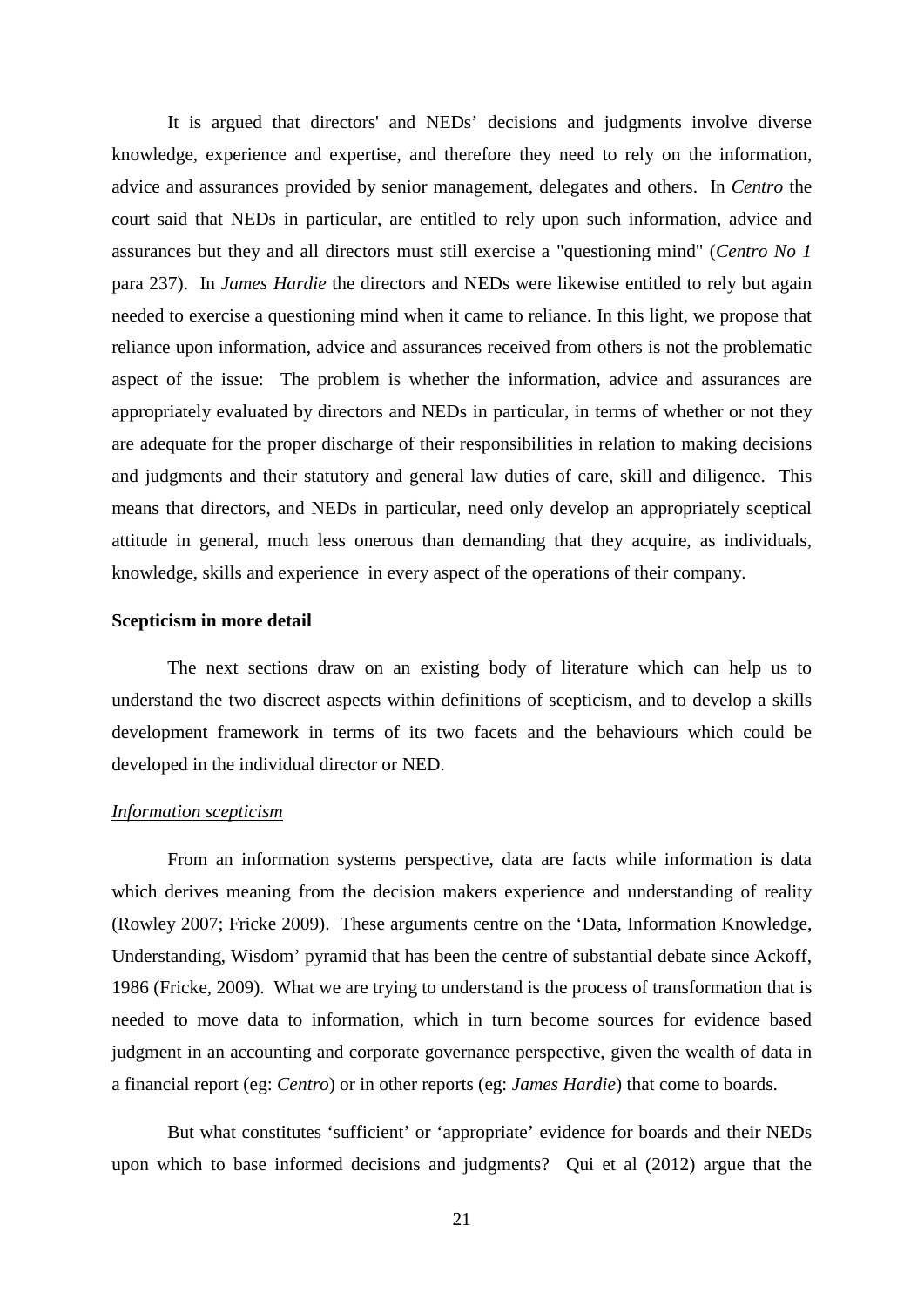'nature' of evidence is information that has probative value – demonstrating a quality or function to discriminate against competing hypotheses. This nature of evidence is quite distinct from the 'extent' of evidence. The extent of evidence addresses the quantum of information (Qui et al 2012).

Both evidence gathering and evidence evaluation take time. Time pressure on external auditors to complete a company audit may see automatic processing (Nelson, 2009), which is the antithesis of scepticism (Grenier, 2010) and ASIC is not alone in undertaking enforcement actions against external auditors. Messier, Kozloski, and Kochetova-Kozloski (2010) review the SEC enforcement actions against engagement quality reviewers. They note that 23 of 28 studied cases involved a lack of professional scepticism.

Time pressure may also have been a significant factor for the board and its NEDs in the Centro case. A NED, Mr Jim Hall, stated that the financial statements he read on September 2 and 3, 2007, just four days before the 2007 accounts were signed, did not include a line item referring to the \$1.1 billion short term bank debt (Wood, 2011b). On September  $4<sup>th</sup>$ , he received via email a copy of the accounts which contained the \$1.1 billion dollar debt item. Clearly, between the  $2<sup>nd</sup>$  and the  $4<sup>th</sup>$ , the financial statements had changed. Hall told the court that he did not read the emailed versions as he believed that he had read the final versions as laid out on the table at the company's head office. He maintained that the line item was "absolutely not" in the final version he read (Wood, 2011b). This is consistent with research findings in relation to external auditors that prior knowledge and expertise is an impediment to the exercise of professional scepticism if that automatic processing reduces the search for new information and evidence (Nelson, 2009; Grenier, 2010).

But time pressure is unlikely to be a defence for directors and NEDs for failing to exercise an enquiring mind, especially in relation to decisions and judgments concerning matters of fundamental importance demanding critical and detailed attention. Irrespective of volume and complexity of information, time must be invested to read and understand financial statements in particular ( *Centro No 1* para 229). This is recognised in the Conceptual Framework underpinning Accounting Standards (AASB, 2004, para 44) in terms of a balance between cost and benefit:

*The benefits derived from information should exceed the cost of providing it. The evaluation of benefits and costs is, however, substantially a judgemental process. Furthermore, the costs*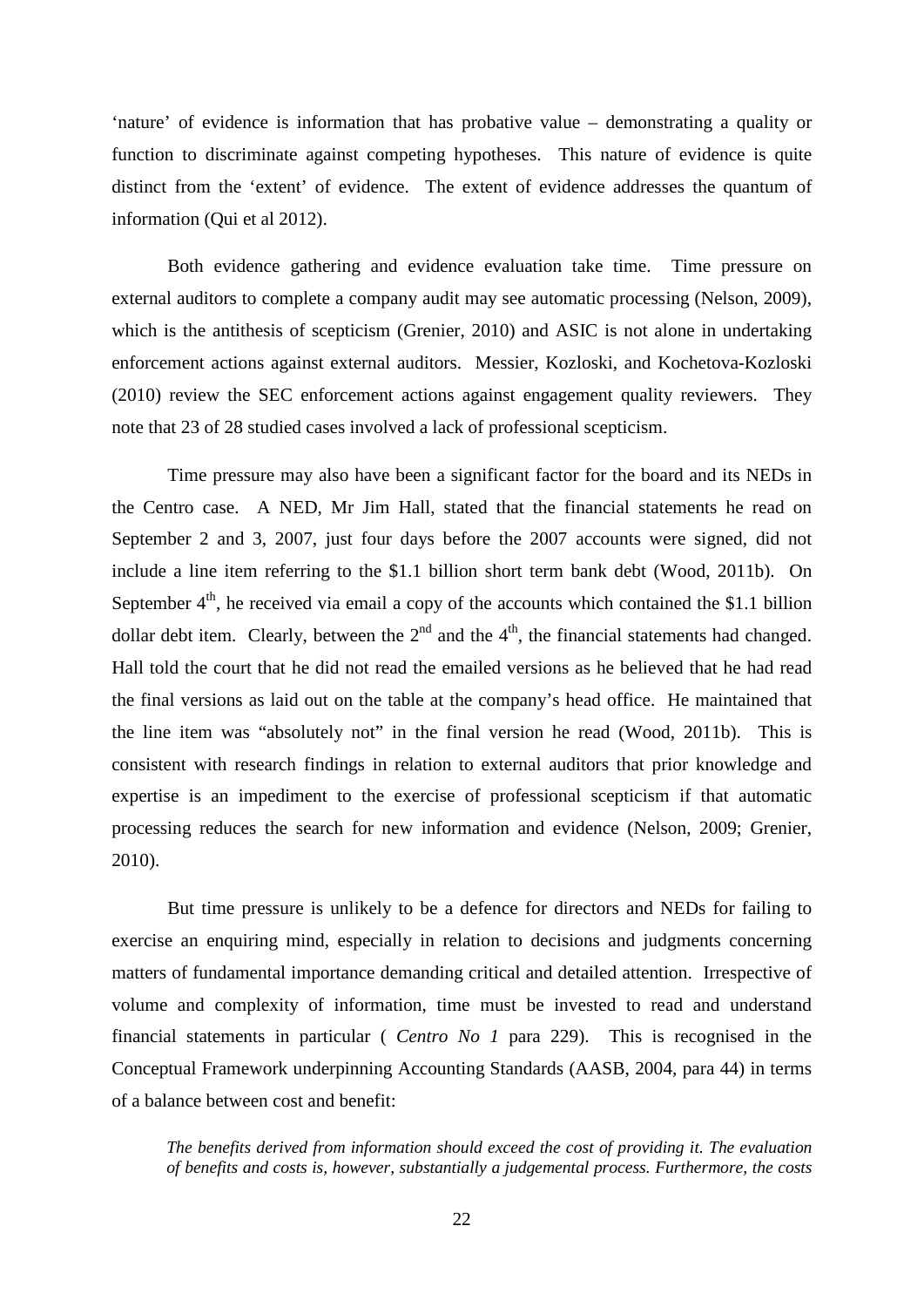*do not necessarily fall on those users who enjoy the benefits. Benefits may also be enjoyed by users other than those for whom the information is prepared...*

In that light, it is a matter for boards and their NEDs to decide whether the costs of noncompliance with the Accounting Standards (*Centro*) and other business regulation in general (*James Hardie* – misleading and deceptive conduct), or indeed the financial, ethical, social and/or environmental costs of making any decisions and judgments on the basis of incomplete or flawed information, is offset by the benefits of making faster decisions, or decisions that are easier by virtue of involving less information analysis. But, undue prioritisation of time costs is a high risk approach, especially when it comes to making decisions and judgments about matters that are recognised as being of fundamental importance to the company, as occurred in *Centro* and *James Hardie*. Therefore, boards of directors and their NEDs must recognise that the decisions and judgments they make under time pressure must not be framed only in terms of time pressure on them, but also in terms of the needs of end users such as the securities markets (acknowledged to be very important in both *Centro* and *James Hardie*) and the need to ensure that they properly perform the legal duties of care, skill and diligence imposed upon them

#### *Process scepticism*

In addition to determining an efficiently sceptical approach to information for directors and NEDs, one must also consider how to effectively *apply* that approach (Grenier, 2010). While professional scepticism of external auditors can be targeted at evidence (information scepticism), there is the argument for scepticism to include an individual's judgment and decision making (Bell, Schwartz and Solomon, 2007). That is, sceptical thinking involves three distinct elements:

- 1. withholding judgement and allowing the evidence to suggest a decision; *and*
- 2. evaluating the quality of the information used as evidence for the decision; *and*
- 3. reviewing the neutrality of one's own approach whilst analysing that information.

The third of these elements is arguably the most important. This fits with prior auditor studies which found an inverse relationship between trust and scepticism (Shaub, 1996; Hurtt, 2007; Quadackers Groot & Wright, 2009), that great knowledge may hinder scepticism "due to increased automaticity of decision processing" (Grenier, 2010, p.7), and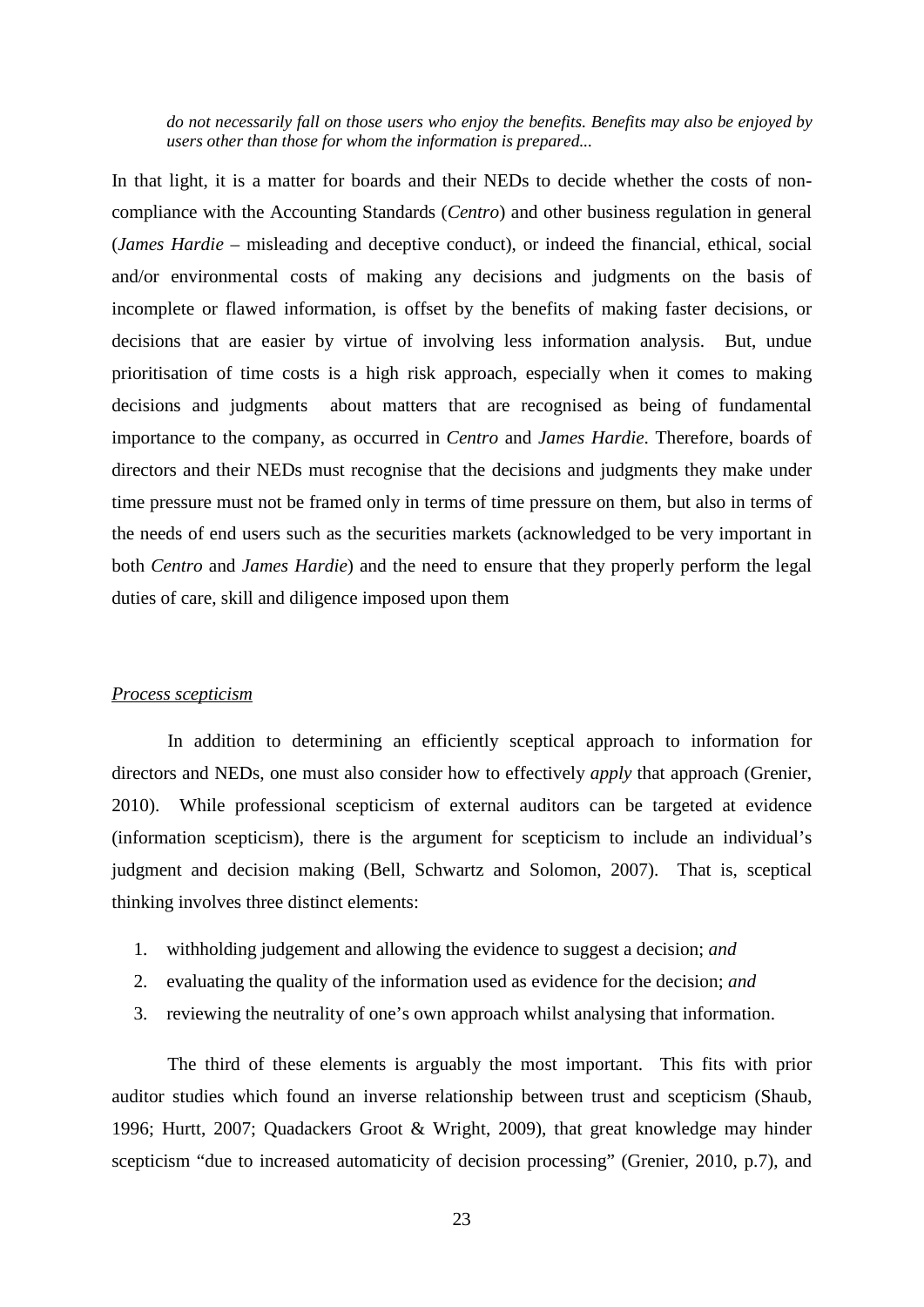more experienced auditors are less sceptical to enable efficiency or automatic processing (Nelson, 2009). Indeed, in the *Centro* case, the misclassification of current and non-current liabilities was detected by an audit junior (Wood, 2011c).

In practice, all individuals including directors and NEDs are subject to cognitive biases and shortcuts, necessary because, if we were to take all steps in every decision, very few decisions would ever be made. Such shortcuts, or heuristics, are informed by experience and training that teaches us what to expect in future situations, on the basis of reasonably consistent past outcomes (Grenier, 2010). In the *Centro* case, for example, one director noted that the companies had raised debt for over 15 years and directors and management did not see any difficulty in continuing to do so (Centro para 417). This suggests that prior knowledge and expertise may have led the Centro directors to believe that conditions had not changed and additional scrutiny was not warranted, despite the hints offered by an emerging Global Financial Crisis and growing pressure on organizations to refinance short-term corporate paper by October 2007 (Xu et al, 2011).

We have seen that the audit literature recognises various degrees, or levels, of scepticism for external auditors; ranging from a neutral 'enquiring mind' through a 'questioning attitude', to the more demanding stance of 'presumptive doubt'. The neutral former is consistent with the audit perspective of withholding judgement until an opinion is suggested by the evidence; whereas the latter may be more consistent with a fraud examination predicated on the basis that the information *is* materially misstated. Therefore, it may be that the most effective approach to scepticism for directors and NEDs is a balance between these perspectives, with the more rigorous approach applied to director and NED decisions and judgments relating to matters recognised as being of fundamental importance to the company and therefore requiring critical and detailed attention.

Grenier (2010, p.59) posits that one can have a low sceptical disposition and also be proficient at evaluating evidence. However, we argue that this arises from misuse of terminology within his own work in that he also clarifies proficiency as "automatic processing… effortless, non-conscious… intuitive". Rather than *proficient*, we argue that this rapid processing gives an *illusion* of being *efficient*.

However, efficiency is one point at which director and external auditor obligations diverge.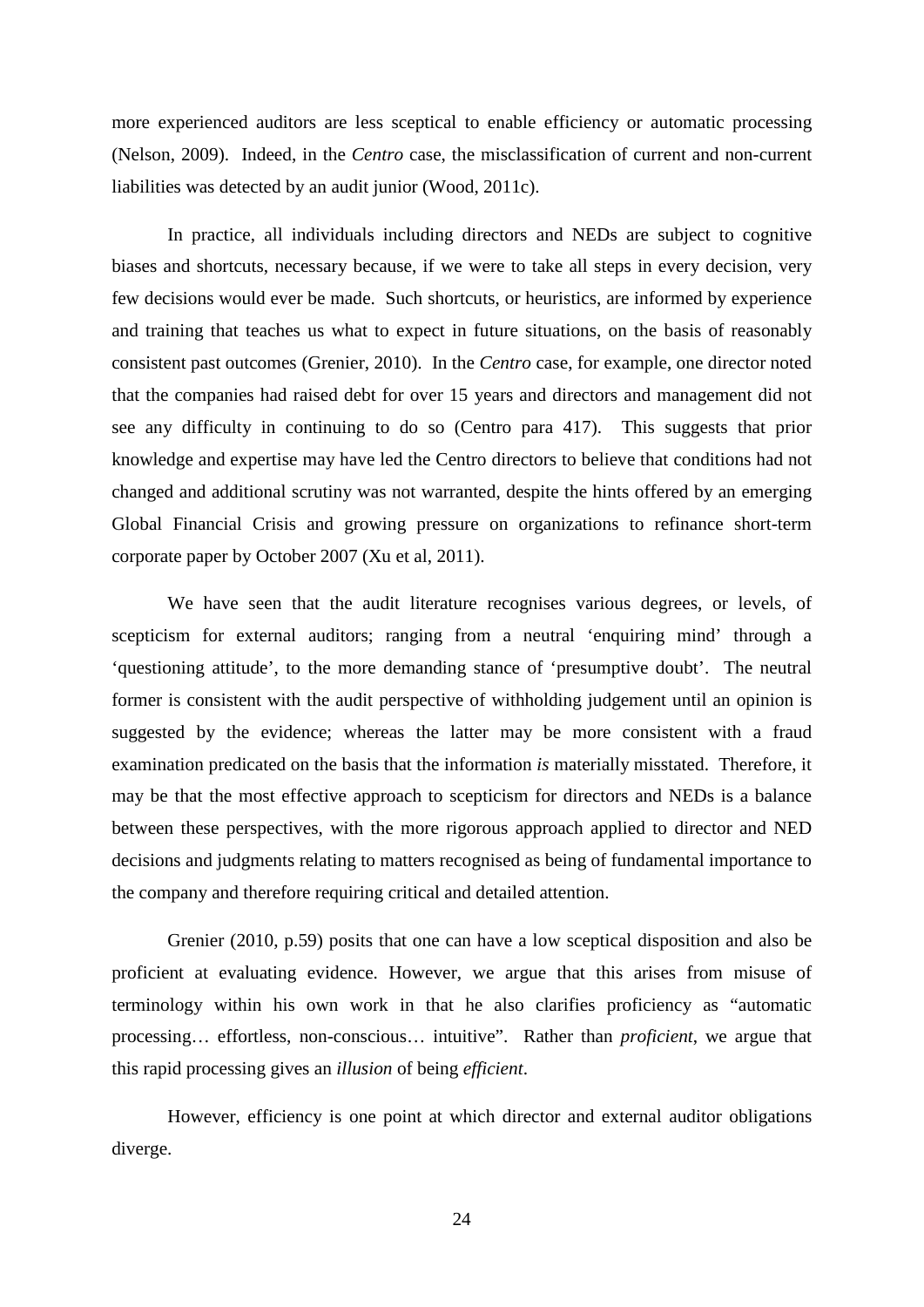External auditors perform a reasonable assurance, or checking function, which involves various means of evaluating risks of misstatement to reduce the risk of issuing an inappropriate audit opinion to an acceptably low level (AUASB, 2009a), based on an established framework of accounting framework/standards and statutory reporting requirements, within the guidance of the Auditing Standards. This represents a significant body of guidance material. External auditors are equipped with a reasonably straightforward audit risk model (AUASB, 2009a) whereby when control risk for a particular assertion is assessed as high, the audit process will involve a greater amount of substantive (evidence) testing. This method enables external auditors to balance the amount of time/effort required to complete the audit with an acceptable level of risk, representing an effective level of efficiency.

In contrast, it seems much less straightforward for directors and NEDs to discharge their responsibilities and duties both effectively and efficiently. For example, if directors rely on others to design, monitor *and* evaluate controls (corporate governance recognises board responsibility for risk management including internal controls), they will always be exposed to some level of risk.

Directors and NEDs commonly rely on the information, advice and assurances provided by senior management, delegates and others. The *Centro* case again provides us with a clear example, because despite the basic nature of accounting treatment for current and non-current liabilities, the defence would argue that directors relied on the information, advice and assurances in relation to the financial report provided to them by the external auditor and senior management and others. The question was whether the nature and extent of reliance was reasonable in the circumstances of that case?

In a written report submitted for the defence, Mr Hullah (an accounting expert witness) argued it would not be reasonable to expect the NEDs to engage in "micromanagement" of the group's statements (Wood, 2011b). Mr Hullah also said it was "appropriate" for the NEDs to rely on senior management and the external auditor and not appropriate "to second-guess or ignore the expert advice" they provided (Wood, 2011b). Furthermore, the defence counsel for the NEDs would argue that the internal accountants and the external auditor for the company wrongly classified current liabilities as non-current and failed to alert the board (Wood, 2011a) *Centro No 2* para 174)

25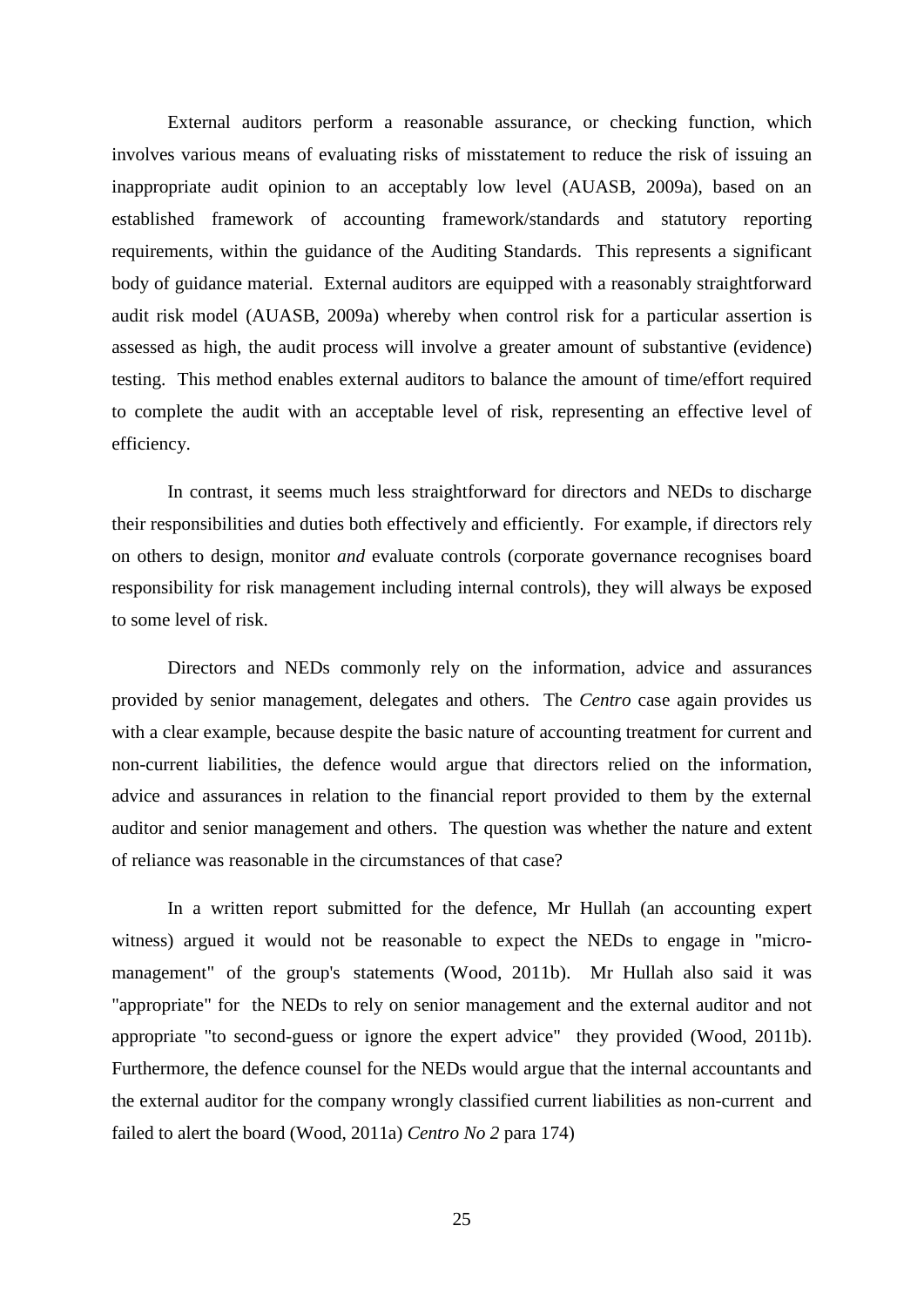*One of the key features of the board's corporate governance practices and procedures in relation to financial reporting was the presence of a number of safety nets designed to ensure that the accounts presented to the Board for approval were correct. As I have observed the non-executive directors reasonably expected that accounts produced by the accounting staff of the Centro Group would comply with AIFRS and that, if they did not for any reason comply, PwC or Centro's accounting staff would identify the error.*

However, ASIC would argue in *Centro* that the spectre of 'blind freddy', where he who could see the glaring error or obvious mistake even if blind, had been raised many times in the case (Wood, 2011a). To this extent, the court agreed. A somewhat similar situation arose in *James Hardie* in relation to the particular words used in the draft ASX announcement presented to the board for their approval. The directors and NEDs already knew when they approved the draft that there was obvious uncertainty as to whether the proposed funding for future asbestos claims would be adequate. The words in the announcement on any plain English interpretation indicated certainty where non-existed. For this reason the draft should have been rejected.

While time and cost can constrain the decision and judgment making processes of gatekeepers such as directors and external auditors, there is the inevitable reliance on senior management, delegates and others (Quadakers et al 2009). However, the degree to which auditors rely upon or trust other parties such as senior management, without questioning, is viewed as low professional scepticism (Shaub, 1996; Hurtt, 2007). Whilst this has a role in increasing efficiency, it must be consciously offset against the risk of increasing liability exposure. The same warning must be heeded by directors and NEDs.

One means of reducing the risk of liability exposure resulting from reliance on others is to exercise information scepticism as described above, and to apply process scepticism as described in this section. For example, one might question: a) how do we know the information provided is reliable, and b) how do we know it is complete (the full story)?

#### *Sceptical behaviours*

Nelson (2009) conceptualises a thirteen stage model of professional scepticism for auditors. One of the stages deals with the move from sceptical judgment to action. Sceptical action has been viewed as "actions to resolve all unanswered questions and to validate answers received" (McCoy et al 2011, p.4).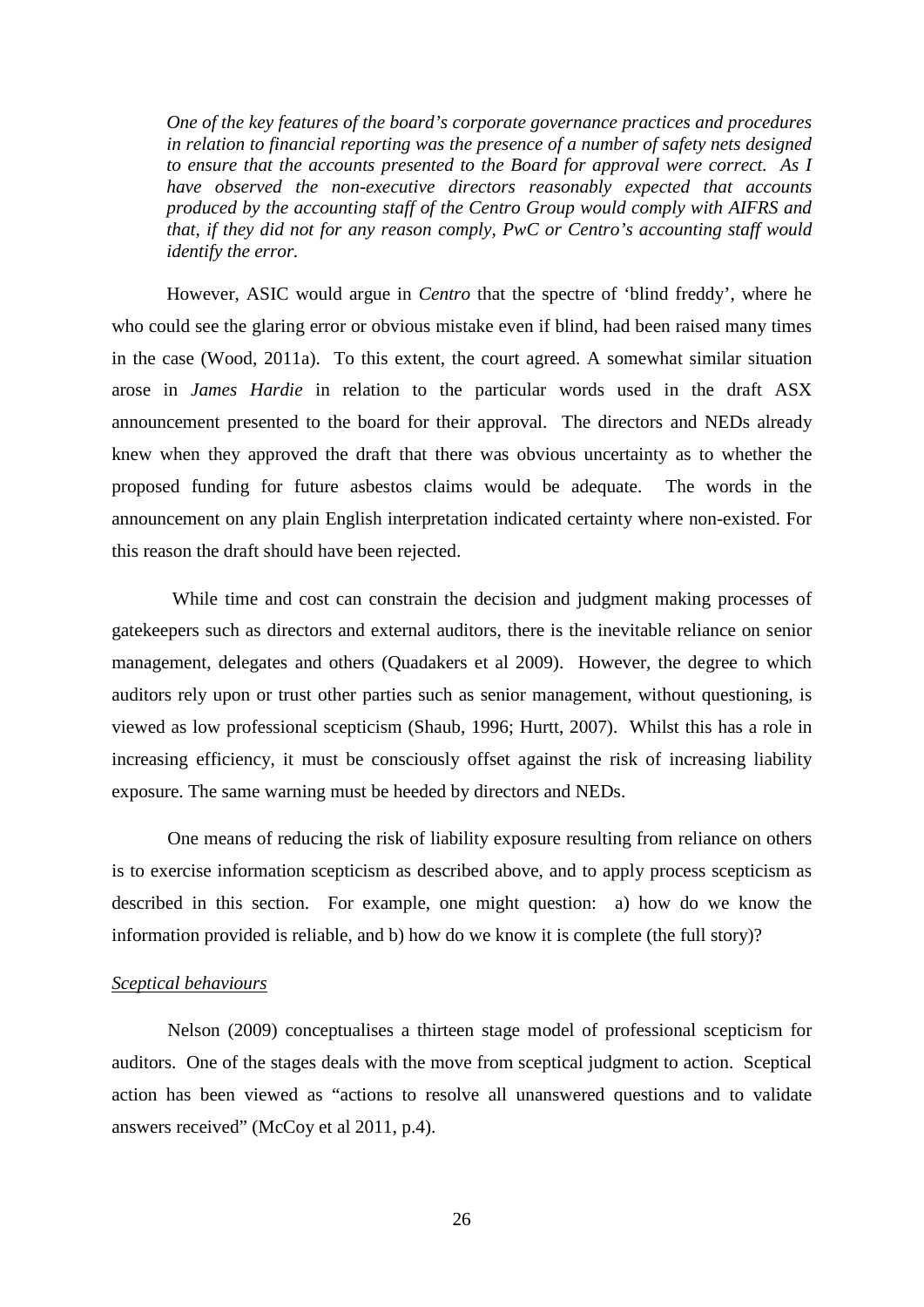Hurtt (2010, p.151) identifies characteristics that constitute sceptical behaviour of auditors: "a questioning mind, a suspension of judgment, a search for knowledge, interpersonal understanding, self-esteem, and autonomy". However, definition of scepticism as an 'attitude' suggests that exercising scepticism involves a mix of conditions, both cognitive and behavioural. A person might exhibit more or fewer of Hurtt's (2007, 2010) trait characteristics at different times and/or in different situations (Nelson, 2009).

We draw upon Hurtt's (2010) characteristics as a framework to help elucidate the problems for directors and NEDs of reasonable care, skill and diligence and the enquiring mind by cross-referencing with the characteristics of scepticism in terms of the expectations of external auditors. The *Centro* cases and the *James Hardie* cases establish an obligation standard for executive directors that falls between the mandatory obligation of external auditors, and the lower obligation applied to NEDs.

Whilst NEDs are entitled to trust others, they must still exercise a questioning mind, but together these aspects constitute a form of judgement that is short of scepticism in its formal sense. In contrast, whilst scepticism is not specifically mandated for executive directors, it would be a prudent judgment skill for discharge of their duties and responsibilities under the *Act*; especially regarding the asking of questions.

#### **Conclusions**

The *Centro* and *James Hardie* cases highlight the fact that case precedents are narrowing to a benchmark of reasonable care skill and diligence. This includes an explicit *requirement* for directors to exercise an enquiring mind. This requirement is not new but it has taken on seemingly added significance. Certainly, in situations involving board decisions and judgments of fundamental importance to the company that demand critical and detailed attention, directors and NEDs must exercise an inquiring mind. Scepticism is called for in varying forms and to varying degrees depending on the facts of the case, the circumstances of the company and the responsibilities of the director or NED concerned.

Today, boards of large public and listed companies will be expected to undertake a careful and diligent process to obtain and properly evaluate all relevant information, advice and assurances received from senior management, delegates and others, before finally arriving at their ultimate decisions and judgments. If there is later litigation resulting from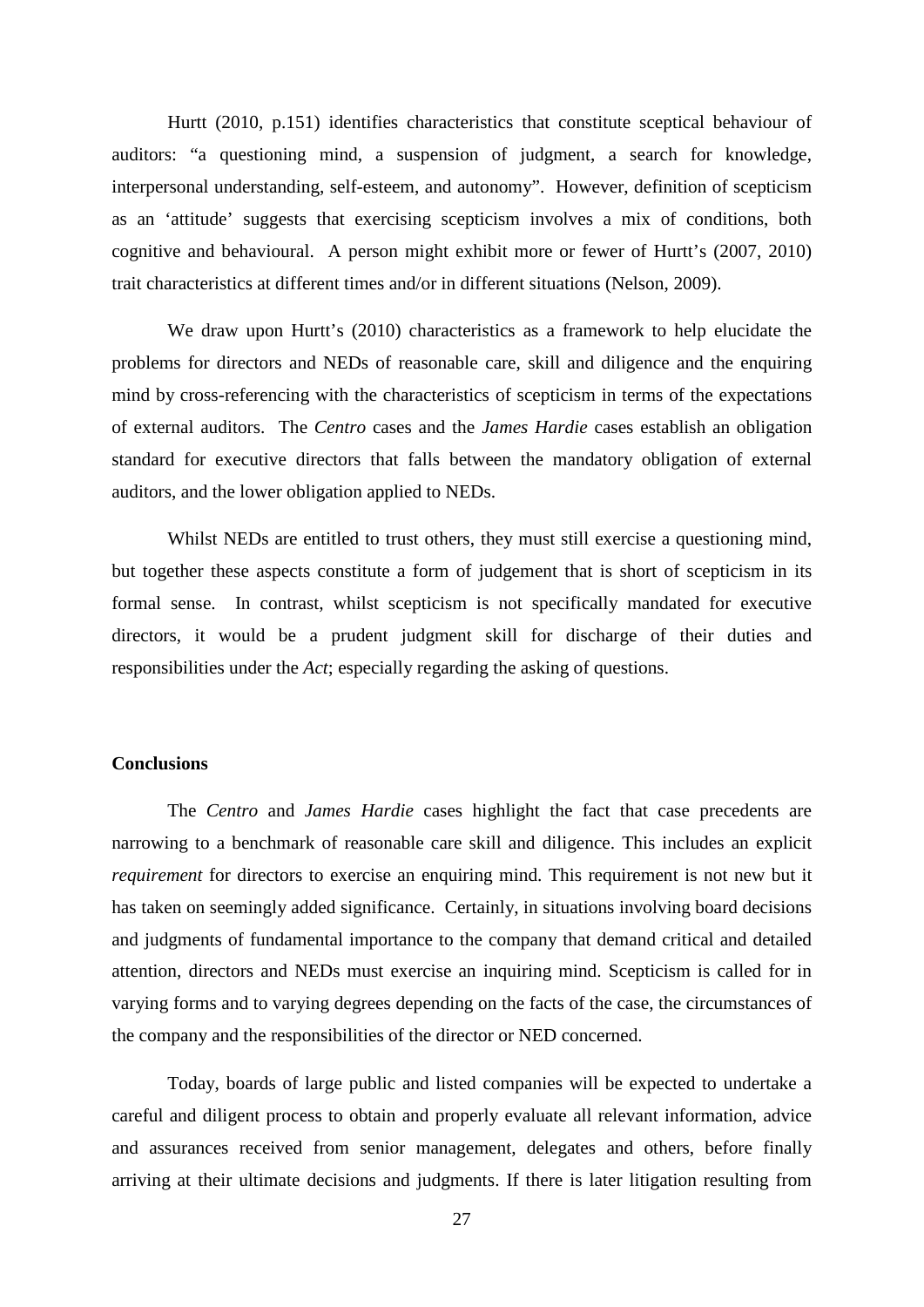these decisions and judgments, whether it be enforcement actions brought by regulators, or class actions brought by shareholders and other stakeholders, courts may decide that decisions and judgments made by the boards related to matters of fundamental importance. Consequently, more active involvement in the judgment and decision making process will be expected and required of the boards concerned. Detailed and critical attention will be called for and expected by the courts. Arguably this is fair and reasonable in corporate governance terms because boards of large listed and public companies, in particular, are well remunerated today, especially if they hold the office of chairman of the board or chair of one of the board committees. This fact was noted by the courts in *Centro* and *James Hardie* and was one of the factors taken into account by the courts when considering the standards of care, skill and diligence required. With higher remuneration goes higher expectation of performance. Directors, including NEDs, must ensure at all times that the interests of company shareholders and other stakeholders are protected and promoted.

It may be appropriate and possible for boards and their NEDs, as we have suggested, to adopt and employ an approach or method to seeking, receiving, evaluating and acting upon information, advice and assurances that is familiar to that employed by external auditors who must exercise professional scepticism. For external auditors, a sceptical approach is the intended result of professional training and experience. For directors and NEDs however, a sceptical approach in relation to reliance may result from a sceptical disposition which they possess when appointed to the board. Alternatively, they could choose to employ techniques and methods that they perceive as being more likely to result in them becoming and remaining sceptical, if they were not already sceptical by nature. The use of these techniques and methods could be of value, especially when it comes to boards making decisions and judgements that are acknowledged to be of fundamental importance to the company, requiring them to adhere to higher levels of care, skill and diligence because critical and detailed attention is expected and required.

The following table illustrates that in the *Centro* case, the problems might have been circumvented by reference to the professional scepticism of external auditors:

#### [INSERT TABLE 1 HERE]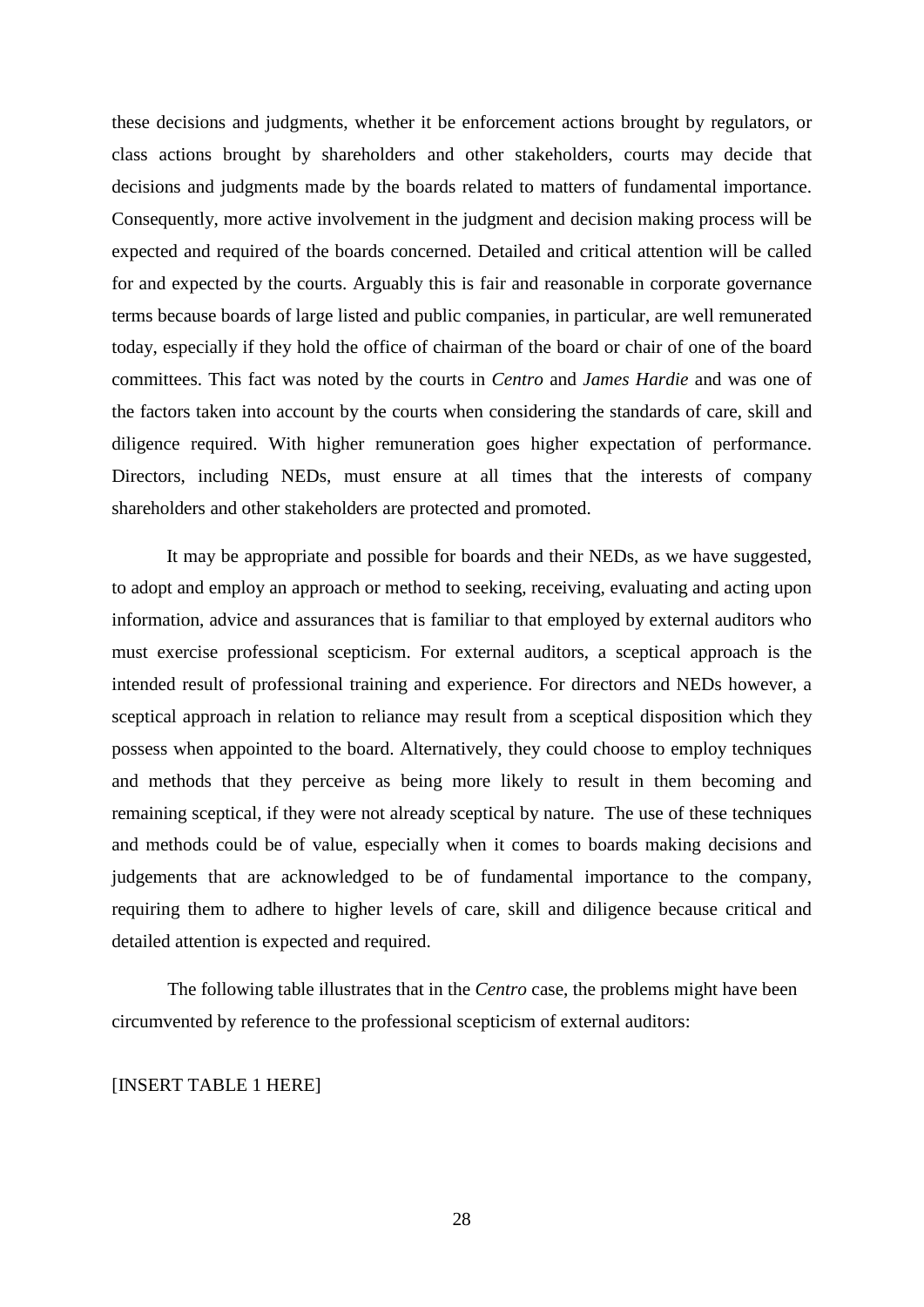Together, the Auditing guidelines referred to in this paper may provide an appropriate basis for interpreting a generic, yet comprehensive, information processing approach which could be useful for boards and their NEDs when making decisions and judgments.

There are many incentives for directors to move to a sceptical approach in their decision making including: damages claims against them by their company and/or shareholders for breach of duty (as mentioned earlier, class actions by shareholders are becoming more common and the claims made are increasing in size); actions by enforcement agencies such as ASIC, the ACCC and State and Federal environmental protection agencies, potential loss of equity in their company as a result of litigation (it has become increasingly common for directors and NEDs to hold shares in their company), loss of reputation, and advancement (Nelson, 2009). The testimony of one Centro NED, Mr Scott, noted (*Centro No 2* para. 205):

*I was dismissed from Centro in January 2008. Since then, I have approached a recruitment firm and a number of business associates to seek out any employment or consulting opportunities. Initially, I was advised by the recruitment firm that it would probably be at least 18 months to 2 years after me leaving Centro before I could secure employment elsewhere… that it would not be possible for me to seek alternative employment until the outcome of the ASIC proceedings became known. In any event, I have been applying all of my efforts to the ASIC case over the last year and would have not been able to work in full time employment in any event. As such, the existence of the ASIC proceedings has operated in a practical sense to bar me from seeking alternative employment or consulting opportunities.*

The court further noted (para 206):

*The last few years, I know, have been calamitous for Mr Scott. He … has lost his career, most of his wealth and his future employability and business repute have been damaged substantially.* 

It is clear that decisions in cases like *Centro* and *James Hardie* will have a profound and lasting effect on directors and NEDs. Financial position, employability and even health are factors that can be seriously affected. The incentives for scepticism and sceptical behaviours on the part of directors and NEDs are both clear and substantial. They are all the more obvious in situations where boards are called upon to make decisions and judgments in relation to matters of fundamental importance to the company that call for detailed and critical attention, as occurred in *Centro* and *James Hardie*. It must be remembered that company boards are called upon annually to approve the company accounts prepared by management. Consequently they face critical decision making every year according to the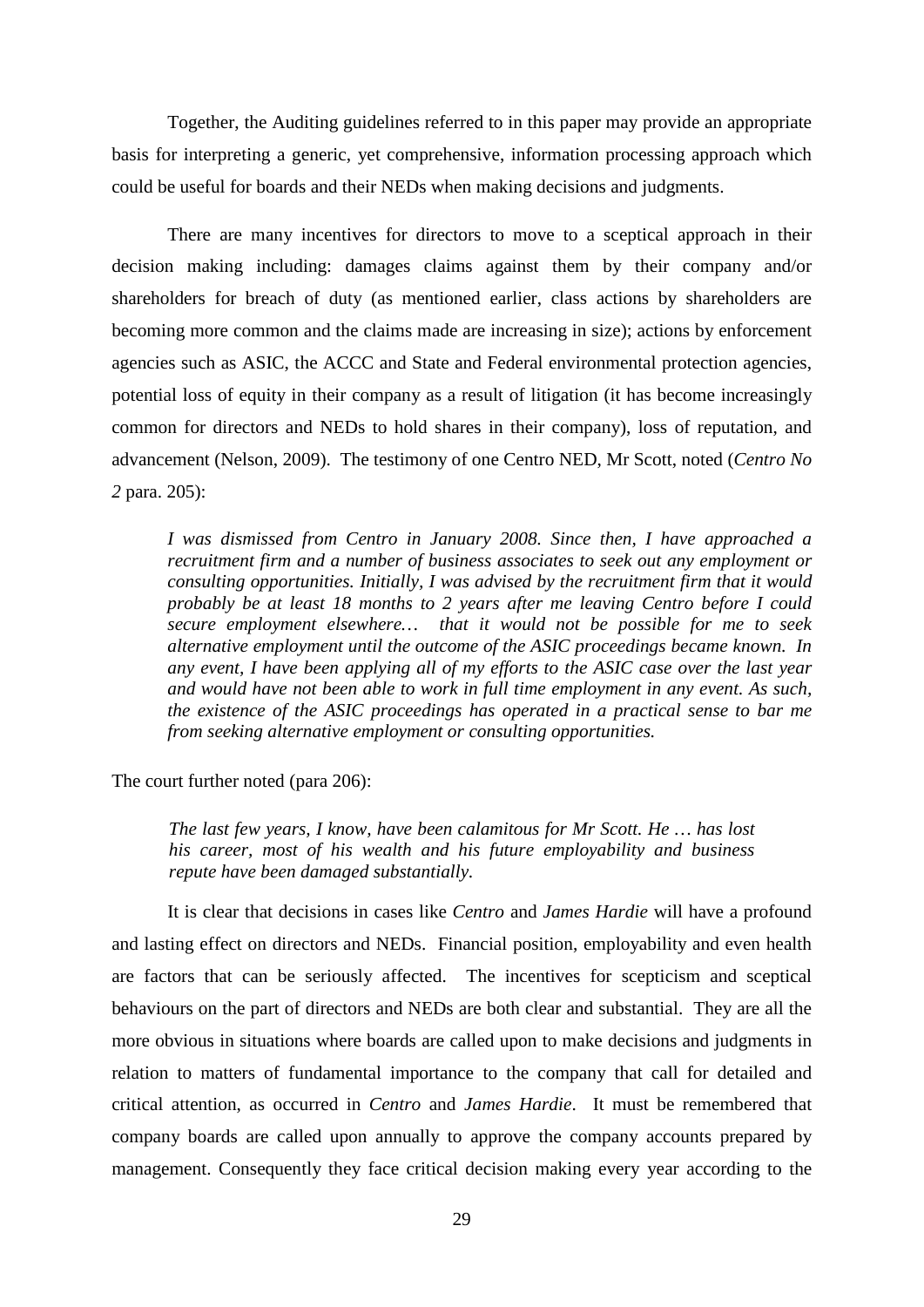*Centro* decision. In *James Hardie* the board was called upon by management to make a critical decision. The board is the governing body and it, not management, is ultimately responsible to shareholders and stakeholders for such decisions. Today, with developments in corporate governance practice it will not be uncommon for boards to be so called upon and they need to be prepared.

## **Research implications &future research opportunities**

Future research opportunities might include construction of a normative framework for corporate decision processing, in the form of generic information-scepticism and processscepticism guidelines based on academic literature on professional scepticism of auditors, the International Auditing Standards, existing corporate governance guidelines and case law, to facilitate more sceptical action (McCoy et al 2011) in decisions involving risk. Such an approach could benefit directors and NEDs in particular, as well as shareholders and other stakeholders in all forms of high risk matters. These matters are of course not limited to matters of regulatory compliance only, but include all high risk decisions, including those involving corporate social and environmental responsibility.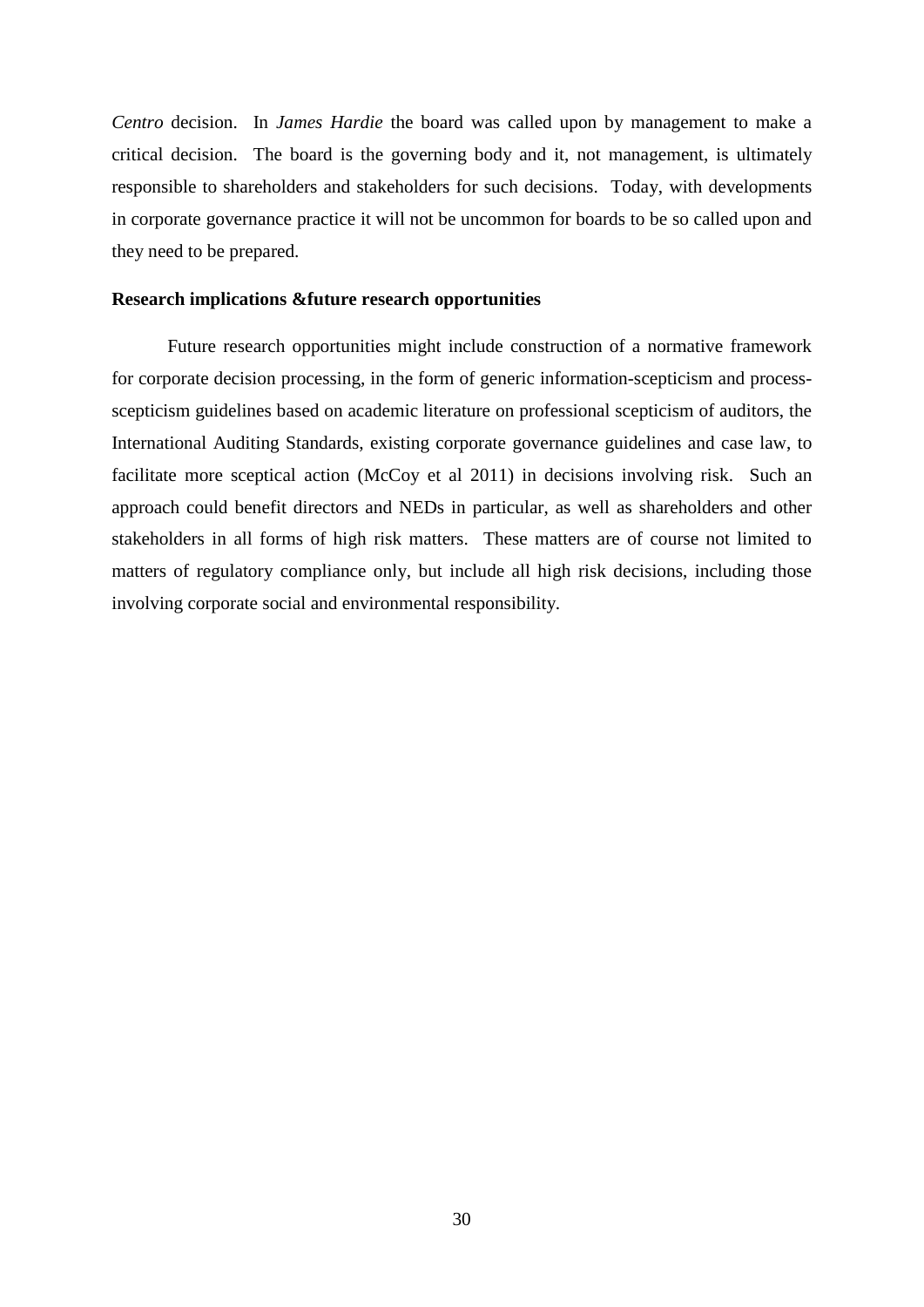# **References**

Ackoff, R.L. 1989 'From data to wisdom,' *Journal of Applied Systems Analysis* 16 3–9.

ASX Corporate Governance Council, 2010, *Corporate Governance Principles and Recommendations with 2010 Amendments*, 2nd edition, [http://www.asx.com.au/governance/corporate-governance.htm,](http://www.asx.com.au/governance/corporate-governance.htm) Accessed 24/10/12.

Auditing and Assurance Standards Board (AUASB), 2009a, *ASA 200: Overall Objectives of the Independent Auditor and the Conduct of an Audit in Accordance with Australian Auditing Standards*, [http://www.auasb.gov.au/Standards-and-Guidance/Australian-Auditing-](http://www.auasb.gov.au/Standards-and-Guidance/Australian-Auditing-Standards.aspx)[Standards.aspx.](http://www.auasb.gov.au/Standards-and-Guidance/Australian-Auditing-Standards.aspx) Accessed 26/10/12.

Auditing and Assurance Standards Board (AUASB), 2009b, *ASA 620: Using the Work of an Auditor's Expert*, [http://www.auasb.gov.au/Standards-and-Guidance/Australian-Auditing-](http://www.auasb.gov.au/Standards-and-Guidance/Australian-Auditing-Standards.aspx)[Standards.aspx.](http://www.auasb.gov.au/Standards-and-Guidance/Australian-Auditing-Standards.aspx) Accessed 26/10/12.

Auditing and Assurance Standards Board (AUASB), 2011a, *ASA 500: Audit Evidence*, [http://www.auasb.gov.au/Standards-and-Guidance/Australian-Auditing-](http://www.auasb.gov.au/Standards-and-Guidance/Australian-Auditing-Standards.aspx)[Standards.aspx.](http://www.auasb.gov.au/Standards-and-Guidance/Australian-Auditing-Standards.aspx) Accessed 26/10/12.

Auditing and Assurance Standards Board (AUASB), 2011b, *ASA 102: Auditing Standard ASA 102 Compliance with Ethical Requirements when Performing Audits, Reviews and Other Assurance Engagements*, [http://www.auasb.gov.au/Standards-and-Guidance/Australian-](http://www.auasb.gov.au/Standards-and-Guidance/Australian-Auditing-Standards.aspx)[Auditing-Standards.aspx.](http://www.auasb.gov.au/Standards-and-Guidance/Australian-Auditing-Standards.aspx) Accessed 26/10/12.

Australian Accounting Standards Board, 2004, *Framework for the Preparation and Presentation of Financial Statements,* [http://www.aasb.gov.au/Pronouncements/Current](http://www.aasb.gov.au/Pronouncements/Current-standards.aspx)[standards.aspx,](http://www.aasb.gov.au/Pronouncements/Current-standards.aspx) accessed 28/10/12.

Australian Accounting Standards Board, 2011, *AASB 101: Presentation of Financial Statements*, [http://www.aasb.gov.au/Pronouncements/Current-standards.aspx,](http://www.aasb.gov.au/Pronouncements/Current-standards.aspx) accessed 28/10/12.

Australian Institute of Company Directors (AICD), 2011, *'*ASIC Report: What ASIC expects of NEDs', *Company Director Magazine*, November, ASIC, [http://www.companydirectors.com.au/Director-Resource-Centre/Publications/Company-](http://www.companydirectors.com.au/Director-Resource-Centre/Publications/Company-Director-magazine/2011-back-editions/November/ASIC-Report-What-ASIC-expects-of-NEDs)[Director-magazine/2011-back-editions/November/ASIC-Report-What-ASIC-expects-of-](http://www.companydirectors.com.au/Director-Resource-Centre/Publications/Company-Director-magazine/2011-back-editions/November/ASIC-Report-What-ASIC-expects-of-NEDs)[NEDs](http://www.companydirectors.com.au/Director-Resource-Centre/Publications/Company-Director-magazine/2011-back-editions/November/ASIC-Report-What-ASIC-expects-of-NEDs)**.** Accessed 26/10/12.

# *Australian Securities and Investments Commission Act* 2001

Australian Securities and Investments Commission (ASIC), 2011a, 'Q&A with Tony D'Aloisio'*, Company Director Magazine*, March, [http://www.asic.gov.au/asic/pdflib.nsf/LookupByFileName/Q&A-Tony-Company-Director-](http://www.asic.gov.au/asic/pdflib.nsf/LookupByFileName/Q&A-Tony-Company-Director-Magazine-march2011.pdf/$file/Q&A-Tony-Company-Director-Magazine-march2011.pdf.%20%20Accessed%2026/10/12)[Magazine-march2011.pdf/\\$file/Q&A-Tony-Company-Director-Magazine-march2011.pdf](http://www.asic.gov.au/asic/pdflib.nsf/LookupByFileName/Q&A-Tony-Company-Director-Magazine-march2011.pdf/$file/Q&A-Tony-Company-Director-Magazine-march2011.pdf.%20%20Accessed%2026/10/12)**.**  [Accessed 26/10/12.](http://www.asic.gov.au/asic/pdflib.nsf/LookupByFileName/Q&A-Tony-Company-Director-Magazine-march2011.pdf/$file/Q&A-Tony-Company-Director-Magazine-march2011.pdf.%20%20Accessed%2026/10/12)

Australian Securities and Investments Commission (ASIC), 2011, *Licensing: Meeting the general obligations (Regulatory Guide*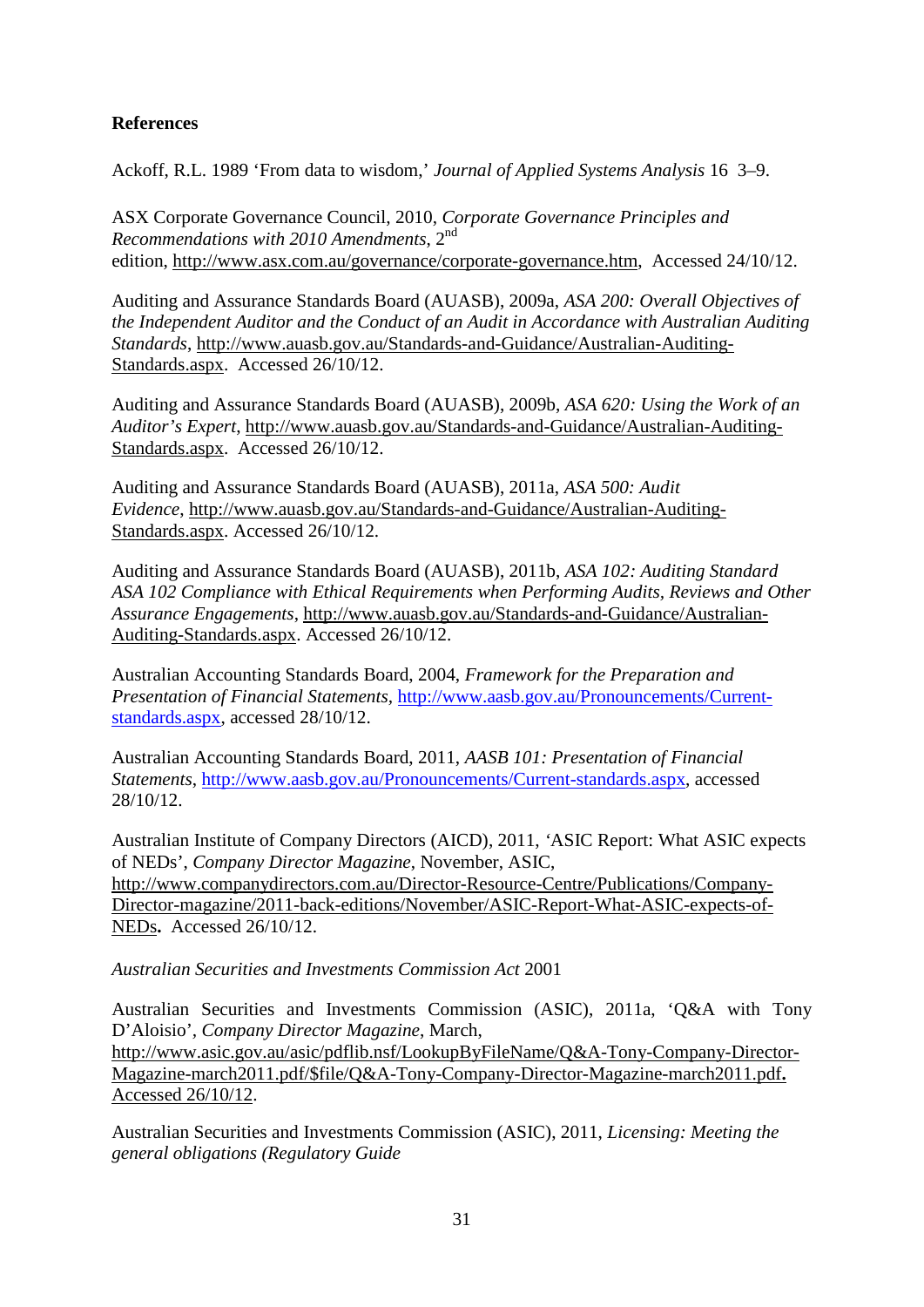*104)*, [http://www.asic.gov.au/asic/pdflib.nsf/LookupByFileName/rg104.pdf/\\$file/rg104.pdf.](http://www.asic.gov.au/asic/pdflib.nsf/LookupByFileName/rg104.pdf/$file/rg104.pdf) Accessed 26/10/12.

*Australian Securities and Investments Commission v Adler* (2002) 168 FLR 253.

*Australian Securities and Investments Commission v Healey* [2011] FCA 717.

*Australian Securities and Investments Commission v Healey* (No 2) [2011] FCA 1003.

*Australian Securities and Investments Commission v Hellicar* [2012] HC 1.

*Australian Securities and Investments Commission* v *Macdonald* [No 11] (2009) NSWSC 287.

*Australian Securities and Investments Commission v Maxwell* (2006) NSWSC 1052.

*Australian Securities and Investments Commission v Macdonald* [No 12] [2009] NSWSC 714.

Birnberg, J.G., and Ganguly, A.R. (2012) 'Is neuroaccounting waiting in the wings?', *Accounting, Organizations and Society*, vol. 37, pp. 1–13

Butler, B., 2011, "ASIC Warns Auditors to Back Judgments with Evidence", *The Sydney Morning Herald (online)*, June 30, [http://www.smh.com.au/business/asic-warns-auditors-to](http://www.smh.com.au/business/asic-warns-auditors-to-back-judgments-with-evidence-20110629-1gr2b.html)[back-judgments-with-evidence-20110629-1gr2b.html.](http://www.smh.com.au/business/asic-warns-auditors-to-back-judgments-with-evidence-20110629-1gr2b.html) Accessed 26/10/12.

Centro Properties Ltd, Annual Report 2007.

Companies and Securities Advisory Committee, 2000, *Report to the Minister for Financial Services and Regulation on Sections 181 and 189 of the Corporations Law*, [http://www.camac.gov.au/camac/camac.nsf/byHeadline/PDFFinal+Reports+2000/\\$file/ss181](http://www.camac.gov.au/camac/camac.nsf/byHeadline/PDFFinal+Reports+2000/$file/ss181_189_CorpLawOct2000.pdf) [\\_189\\_CorpLawOct2000.pdf,](http://www.camac.gov.au/camac/camac.nsf/byHeadline/PDFFinal+Reports+2000/$file/ss181_189_CorpLawOct2000.pdf) accessed 28/10/12.

*Corporations Act* (Cth) 2001.

*Daniels v Anderson* (1995) 37 NSWLR 438.

Department of Premier and Cabinet (NSW), "*Report of the Special Commission on Inquiry into the Medical Research and Compensation Foundation",* (2004). Vol 1.

Fricke, M. 2009 The knowledge pyramid: a critique of DIKW hierarchy *Journal of Information Science* pp 131 – 142.

Grenier, J., 2010, *Encouraging Professional Scepticism in the Industry Specialization Era: A dual-process model and an experimental test,* Doctoral Dissertation, [http://www.google.com.au/url?q=http://www.ideals.illinois.edu/bitstream/handl](http://www.google.com.au/url?q=http://www.ideals.illinois.edu/bitstream/handle/2142/16041/1_Grenier_Jonathan.pdf%3Fsequence%3D3&sa=U&ei=hjs3T53GHsqOmQXwvt2UAg&ved=0CB8QFjAG&usg=AFQjCNHgA7Dz84OnMByEsb2Uu_CIWMImsQ) [e/2142/16041/1\\_Grenier\\_Jonathan.pdf%3Fsequence%3D3&sa=U&ei=hjs3T53GHsqOmQX](http://www.google.com.au/url?q=http://www.ideals.illinois.edu/bitstream/handle/2142/16041/1_Grenier_Jonathan.pdf%3Fsequence%3D3&sa=U&ei=hjs3T53GHsqOmQXwvt2UAg&ved=0CB8QFjAG&usg=AFQjCNHgA7Dz84OnMByEsb2Uu_CIWMImsQ) [wvt2UAg&ved=0CB8QFjAG&usg=AFQjCNHgA7Dz84OnMByEsb2Uu\\_CIWMImsQ.](http://www.google.com.au/url?q=http://www.ideals.illinois.edu/bitstream/handle/2142/16041/1_Grenier_Jonathan.pdf%3Fsequence%3D3&sa=U&ei=hjs3T53GHsqOmQXwvt2UAg&ved=0CB8QFjAG&usg=AFQjCNHgA7Dz84OnMByEsb2Uu_CIWMImsQ) Accessed 26/10/12.

Hargovan, A. 2009, 'Case Note: Australian Securities and Investments Commission v Macdonald [No 11]: Corporate Governance and Lessons from James Hardie (2009)',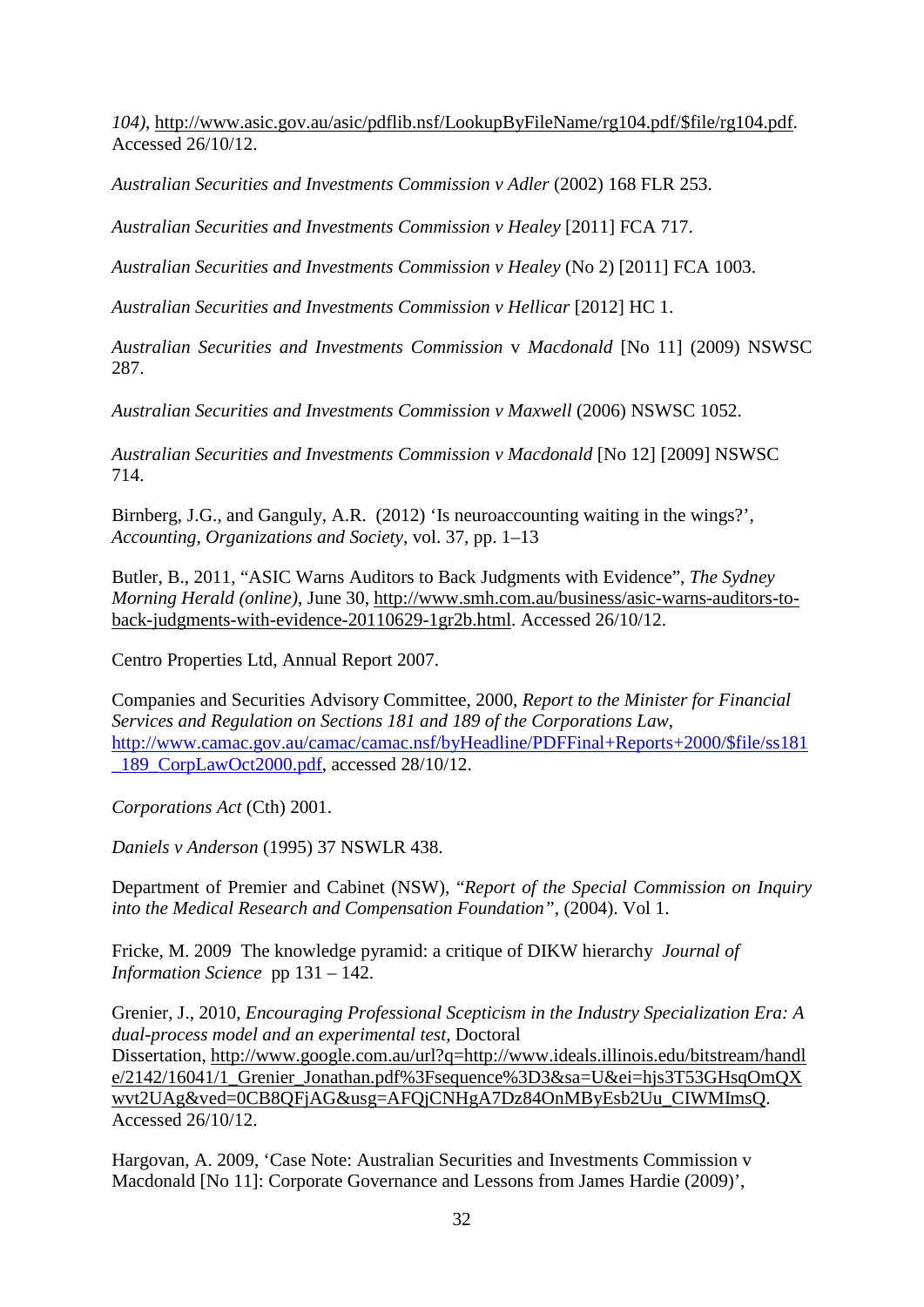*Melbourne University Law Review* 984(33). [www.mulr.law.unimelb.edu.au/go/33\\_3\\_12\\_Hargovan.](http://www.mulr.law.unimelb.edu.au/go/33_3_12_Hargovan) Accessed 26/10/12.

Hogarth, R. M., and H. J. Einhorn, 1992, 'Order effects in belief updating: the beliefadjustment model', *Cognitive Psychology,* 24, 1–55.

Hurtt, R. K. 2007. Professional scepticism: An audit specific model and measurement scale. Working paper, Baylor University.

Hurtt, R.K., 2010 'Development of a Scale to Measure Professional Scepticism' *Auditing: A Journal of Practice and Theory* 29, 1, pp 149 – 171.

International Public Sector Accounting Standards Board, 2008, *Conceptual Framework for General Purpose Financial Reporting by Public Sector Entities: The Objectives of Financial Reporting The Scope of Financial Reporting The Qualitative Characteristics of Information Included in General Purpose Financial Reports The Reporting Entity*, AASB consultation paper, [http://www.aasb.gov.au/Download.aspx?file=IPSASB\\_Consultation\\_Paper\\_Conceptu](http://www.aasb.gov.au/Download.aspx?file=IPSASB_Consultation_Paper_Conceptual_Framework_Phase_1.pdf&path1=content102&path2=c3) al Framework Phase 1.pdf&path1=content102&path2=c3. Accessed 26/10/12.

*Irish Woollen Co. Ltd v. Tyson and Others* (1900) 26 Acct LR 13.

*James Hardie Industries NV v Australian Securities and Investments Commission* [2010] NSWCA 332.

*Kingston Cotton Mills Co* (1896), FN12 [\[1896\] 1 Ch. 331](http://uk.westlaw.com/find/default.wl?DB=UK%2DCASELOC&SerialNum=1895411667&FindType=Y&AP=&fn=_top&rs=WLUK6.07&mt=WestlawUK&vr=2.0&sv=Split&sp=ukatoxu-000) (UK).

*London and General Bank* (1895), No. 2 (2) (UK).

McCoy, N., Burnett, R.D. Friedman, M.E. and Morris, M., 2011 'Internal Audit: How to Develop Professional Scepticism' The Journal of Corporate Accounting & Finance May-June pp 3 14.

Merriam-Webster, 2012, *Webster's New International Dictionary of the English Language*, Second Edition, Unabridged, W.A. Neilson, T.A. Knott, P.W. Carhart (eds.), [http://www.merriam-webster.com/dictionary/scepticism.](http://www.merriam-webster.com/dictionary/skepticism) Accessed 26/10/12.

Messier, W.F., Kozloski, T.M., and Kochetova-Kozloski, N., 2010, 'An Analysis of SEC and PCOAB Enforcement Actions' *Auditing: A Journal of Practice and Theory* 29. 2, pp 233 – 252.

*Morley & Ors v Australian Securities and Investments Commission* [2010] NSWCA 331.

Nelson, M.W., 2009, "A model and literature review of professional scepticism in auditing", *Auditing: A Journal of Practice & Theory*, 28(2), pp. 1–34.

*Pacific Acceptance Corporation Ltd. V. Forsyth and Others* (1970) 92 W.N. (N.S.W.) 29.

Parliament of New South Wales, 2004, *Special Commission of Inquiry (James Hardie Records)* 

*Bill*, [http://www.parliament.nsw.gov.au/prod/PARLMENT/hansart.nsf/V3Key/LA200410190](http://www.parliament.nsw.gov.au/prod/PARLMENT/hansart.nsf/V3Key/LA20041019023) [23,](http://www.parliament.nsw.gov.au/prod/PARLMENT/hansart.nsf/V3Key/LA20041019023) accessed 28/10/12.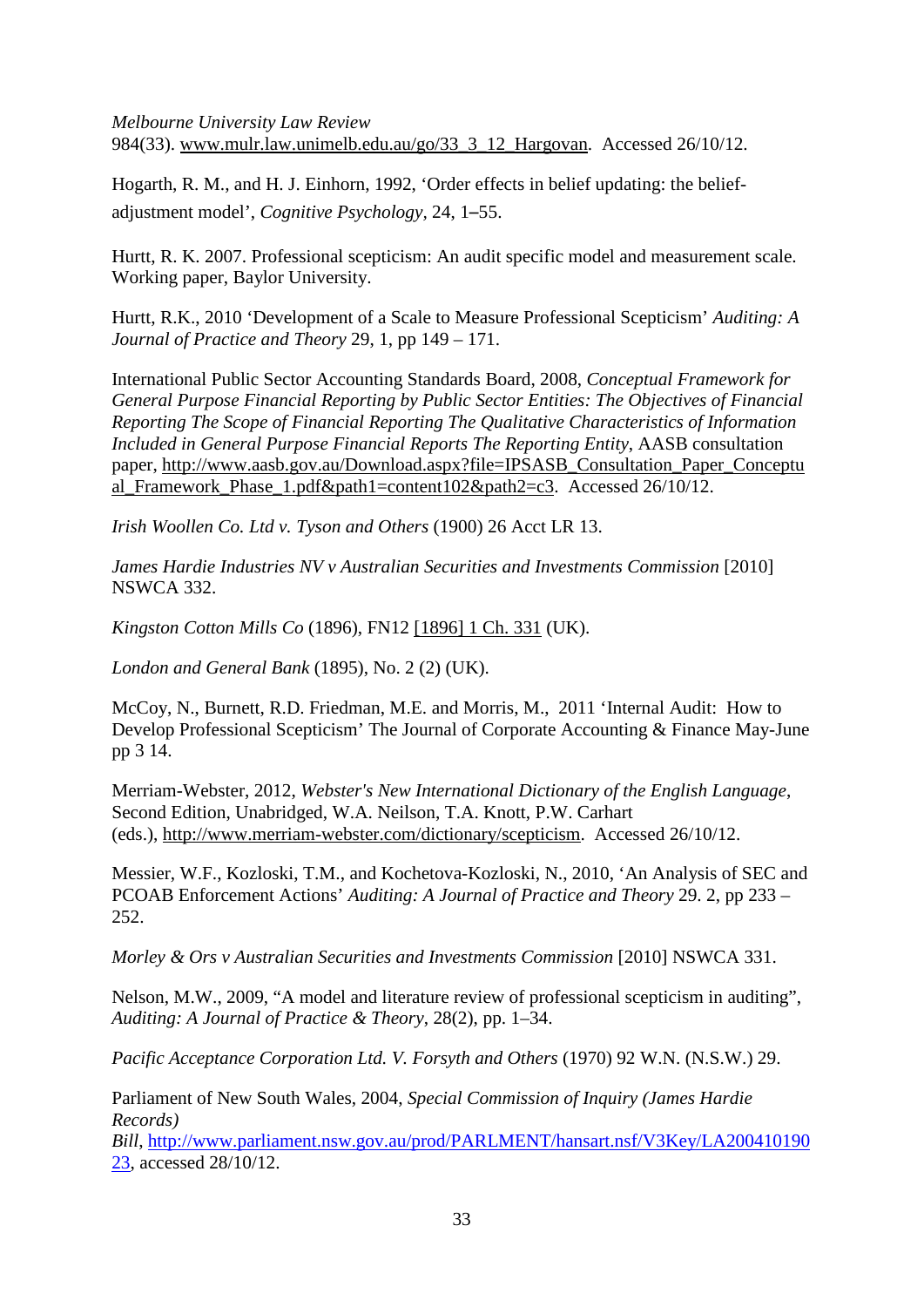Quadakers, L., Groot, T., Wright, A., 2009, 'Auditors Sceptical Characteristics and Their Relationship to Sceptical Judgments and Decisions', [http://papers.ssrn.com/sol3/papers.cfm?abstract\\_id=1478105,](http://papers.ssrn.com/sol3/papers.cfm?abstract_id=1478105) 28/10/12.

Qui, C., Kelly, K., and Salterio, S., 2012 ' Do changes in audit actions and attitudes consistent with increased auditor scepticism deter aggressive earnings management? An experimental investigation' *Accounting Organization and Society* 37, pp 95 – 115.

Rowley, J. 2007, The wisdom hierarchy: representations of the DIKW hierarchy, *Journal of Information Science* 33(2) pp 163–80.

Shaub, M.K. 1996. Trust and Suspicion: The Effects of Situational and Dispositional Factors on Auditors' Trust of Clients. Behavioral Research in Accounting 8: 154-174.

Simon, H. A., 1957, *Models of man: Social and rational*. New York: Wiley.

*Statewide Tobacco Services Ltd v Morley* [1993] 1 VR 423.

Wood, L., 2011a, "Centro Case Tests Duty of Directors", *Sydney Morning Herald (online),* April 26, http://www.smh.com.au/business/centro-case-tests-duty-of-directors-20110425- 1du3n.html . Accessed 26/10/12.

Wood, L., 2011b, "Centro Accountant Tells of Discrepancies in Statements*", Sydney*  Morning Herald (online), May 12, [http://www.smh.com.au/business/centro-accountant-tells](http://www.smh.com.au/business/centro-accountant-tells-of-discrepancies-in-statements-20110511-1eix7.html)[of-discrepancies-in-statements-20110511-1eix7.html.](http://www.smh.com.au/business/centro-accountant-tells-of-discrepancies-in-statements-20110511-1eix7.html) Accessed 26/1012.

Wood, L., 2011c, 'Centro's final accounts adjusted', *Sydney Morning Herald (online)*, April 13, http://www.smh.com.au/business/centros-final-accounts-adjusted-20110412-1dco0.html . Accessed 26/10/12.

Xu, Y., Jiang, A.L., Fargher, N., and Carson, E., 2011a, "Audit Reports in Australia during the Global Financial Crisis", *Australian Accounting Review* 56, 21, pp 22 – 31